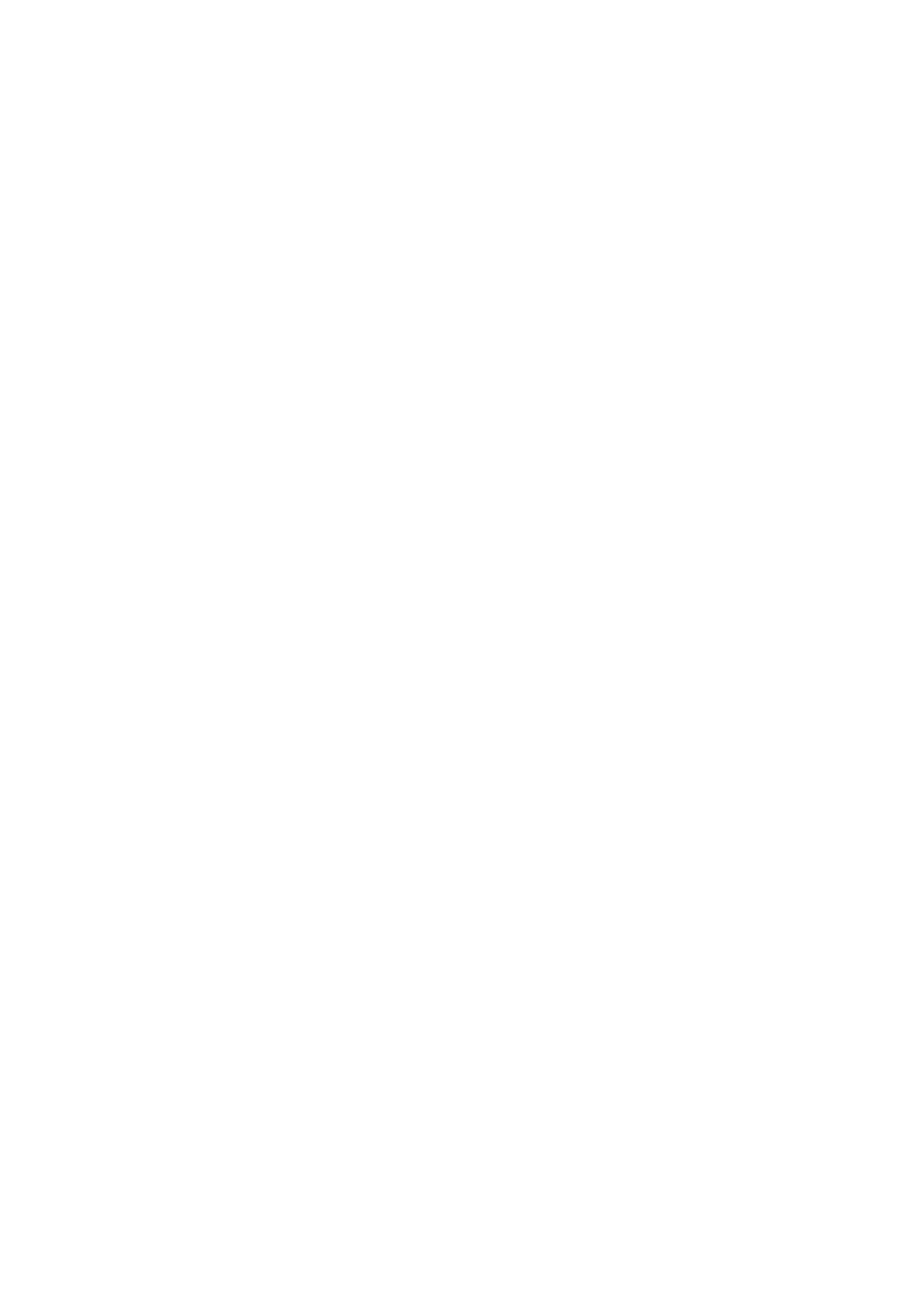### UNIVERSITÀ CATTOLICA DEL SACRO CUORE

Dipartimento di Matematica e Fisica

Sede di Brescia

Dottorato di Ricerca in Science Ciclo XXXIII S.S.D. FIS/03





### **Novel Schemes for Ultrafast Manipulation of Quantum Materials**

Coordinatore:

Ch.mo Prof. Luca Gavioli

Oppers Kreis

Tesi di Dottorato di: Paolo Franceschini N. Matricola: 4713942

Anno Accademico 2020/2021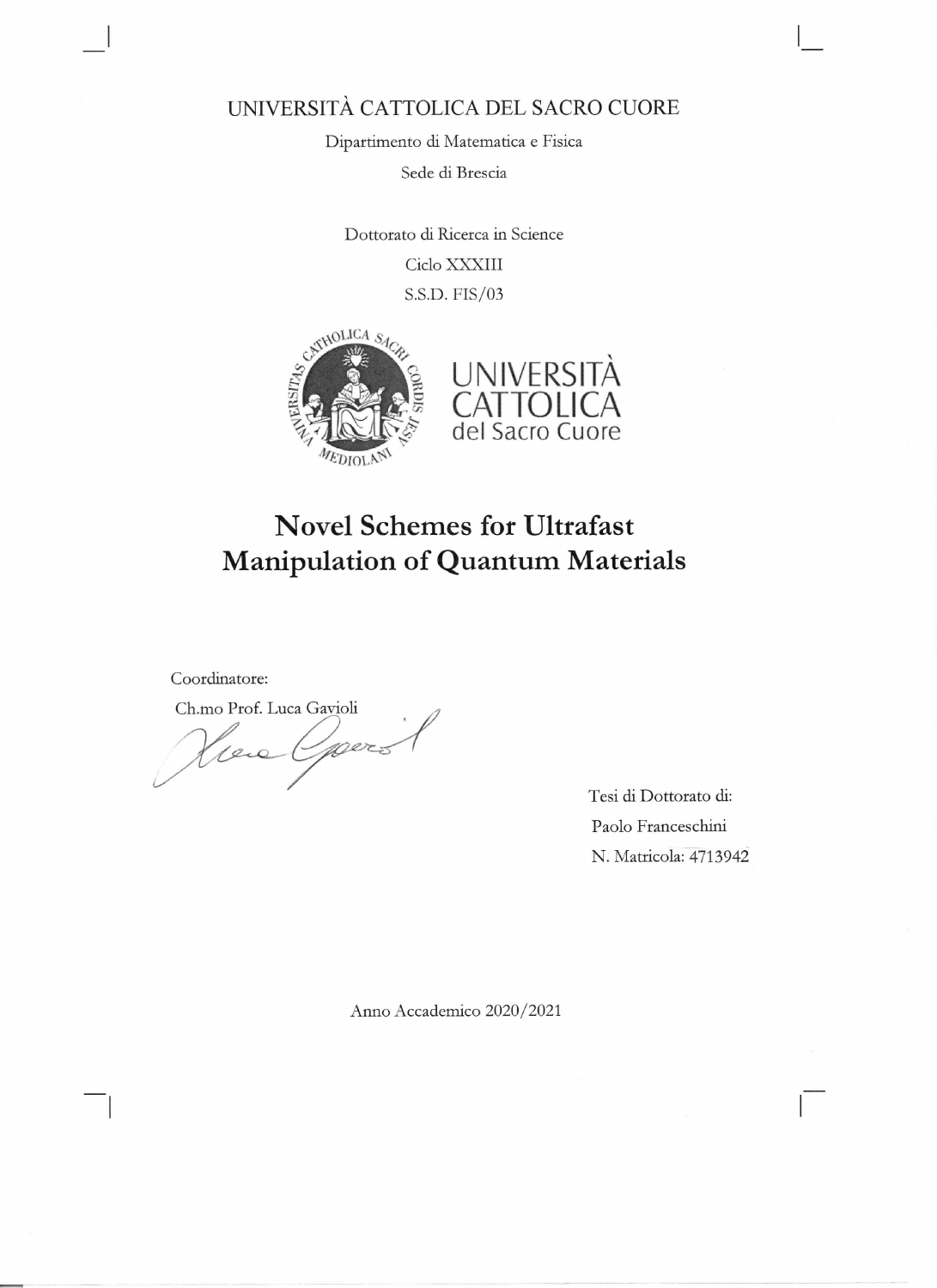International Doctoral Programme in Science Dual Degree Programme between Università Cattolica del Sacro Cuore (Italy) and KU Leuven (Belgium)

 Dipartimento di Matematica e Fisica - ILAMP, Brescia (Italy) Department of Physics and Astronomy - Semiconductor Physics Division, Leuven (Belgium)

 Prof. Luca Gavioli (Deputy Director of the PhD Programme)

 Prof. Claudio Giannetti (Supervisor - Università Cattolica del Sacro Cuore, Italy)

 Prof. Jean-Pierre Locquet (Supervisor - KU Leuven, Belgium)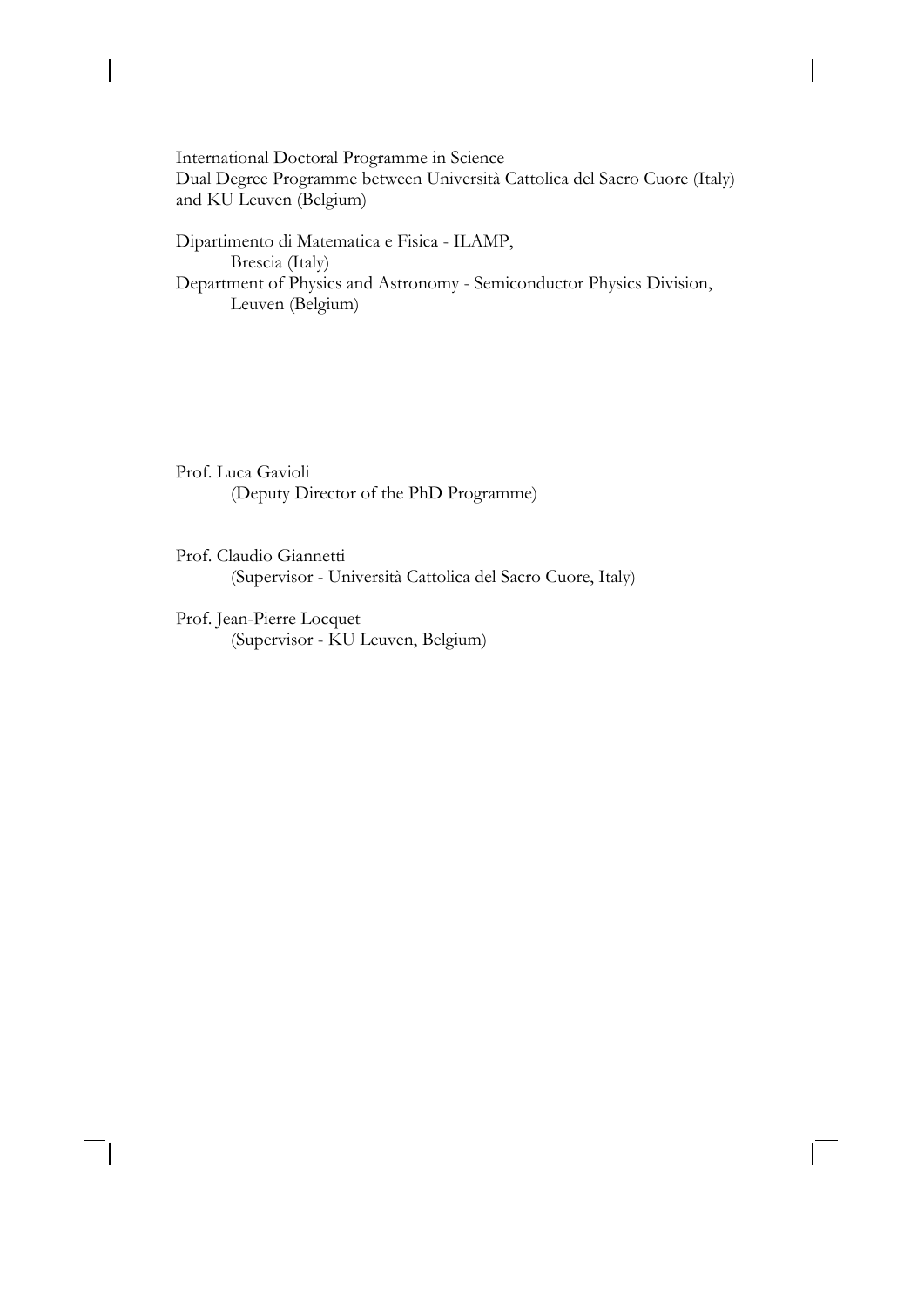## **Acknowledgments**

This thesis is the results of a joint research project between Università Cattolica del Sacro Cuore (UCSC, Italy) and Katholieke Universiteit Leuven (KU Leuven, Belgium) within the framework of the International Doctoral Programme in Science. About this, I acknowledge the Deputy Director of the International Doctoral Programme in Science, Prof. Luca Gavioli, for his professionalism and care.

I thank my supervisors, Prof. Claudio Giannetti and Prof. Jean-Pierre Locquet, for their scientific guidance and for making this research work possible.

I thank all the members of the Examination Committee, Prof. Kristiaan Temst, Prof. Michel Houssa, Prof. Francesco Banfi, and Dr. Mariela Menghini, for the time they devoted to reading the thesis and for their precious feedback on it. I would like to thank Prof. Gabriele Ferrini, the Assessor from Università Cattolica del Sacro Cuore (Italy), for his suggestions and advice during the research project.

I acknowledge financial support from MIUR (Ministero dell'Istruzione, dell'Università e della Ricerca) through PRIN 2015 (Prot. 2015C5SEJJ) Program.

The experimental activity performed during this research project has been accomplished thanks to the collaboration from different research groups. First, I would like to express my gratitude to the former members of the ULYSSES (Ultrafast LaboratorY for innovative SpectroScopiES) division of I-LAMP (Interdisciplinary Laboratories for Advanced Materials Physics) laboratories at the Department of Mathematics and Physics of UCSC (Brescia, Italy). Thanks to Prof. Francesco Banfi, Dr. Marco Gandolfi, and Dr. Andrea Ronchi. My sincere gratitude goes also to Prof. Stefania Pagliara, head of the ELPHOS division of I-LAMP laboratories, and to Dr. Emanuele Cavaliere, from the NanoScience division of I-LAMP laboratories.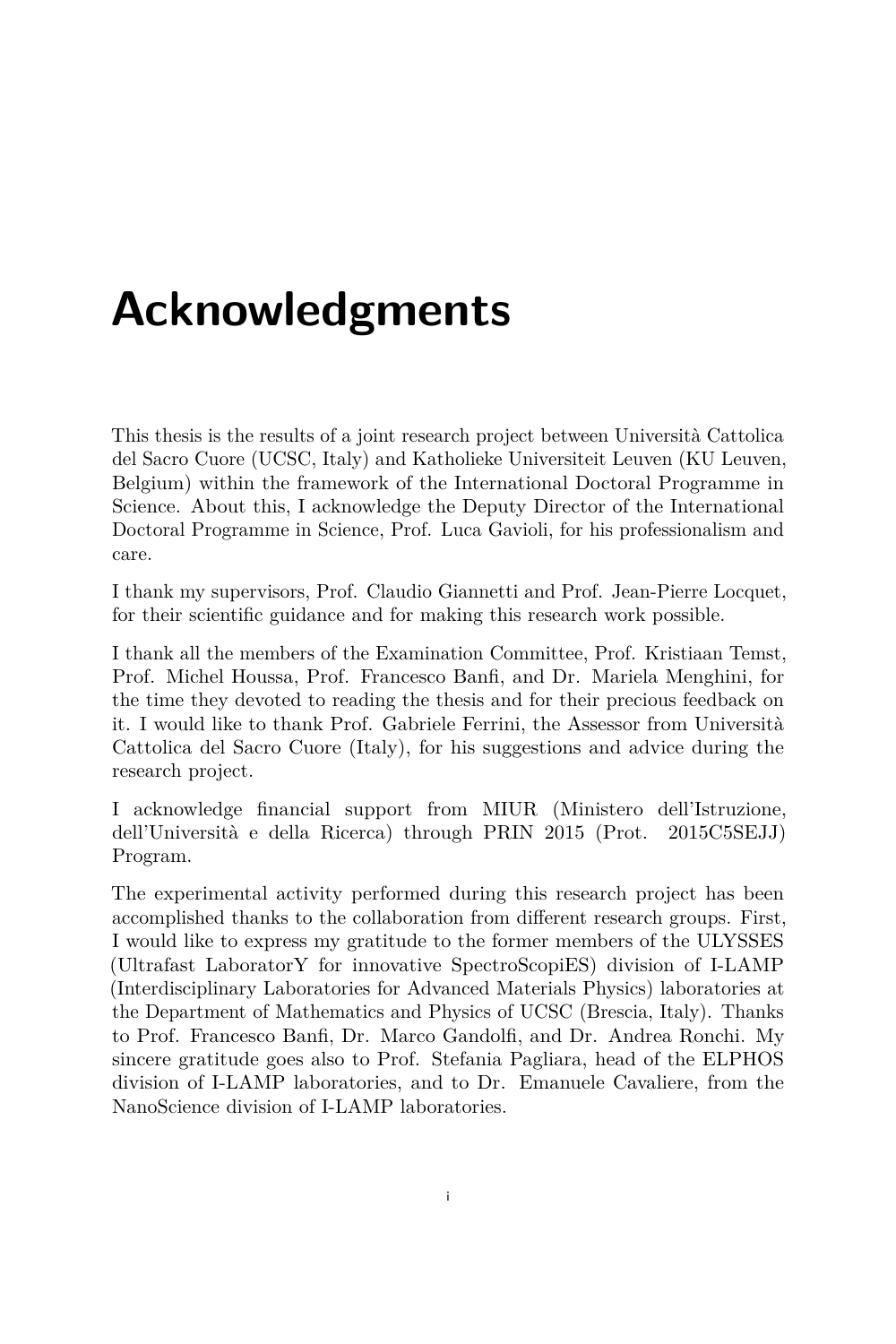Moreover, I would like to thank also the external collaborators (from the farthest to the closest):

- Dr. Sergey V. Makarov and Dr. Anatoly P. Pushkarev from ITMO University (Saint Petersburg, Russia);
- Prof. Giulio Cerullo, Prof. Stefano Dal Conte, and Dr. Veronica Policht from Ultrafast Spectroscopy Group at Politecnico di Milano (Italy);
- Prof. Dario Polli from Nonlinear Optical Microscopy Laboratory (VIBRA) at Politecnico di Milano (Italy);
- Prof. Costatino De Angelis, Dr. Luca Carletti, and Dr. Andrea Tognazzi from NORA (Nonlinear Optics, Radio communications and Antennas) group of the Department of Information Engineering of the University of Brescia (Italy);

A special acknowledgment to Fabrizio Preda and Antonio Perri from NIREOS company in Milan (Italy) for their professionalism, support, and extreme availability in the implementation of the GEMINI-2D interferomenter.

My gratitude goes also to Prof. Jeffrey Davies, Dr. Jonathan Tollerud, Dr. Stuart Earl, and Dr. Shilpa Sanwlani from Centre for Quantum and Optical Science of Swinburn University of Technology (Hawthorn, Australia) for your patiente in teaching me how to build up and develop ultrafast time-resolved apparatus. In particular, I thank Prof. Jeffrey Davies for giving me the possibility to exploit his spectroscopy setup for the measurements (also during the weekend).

I thank all the PhD students of the International Doctoral Programme in Science for your support and help during these years. In various ways, all of you have contributed to this journey called "PhD". In alphabetic order: Alessandra, Ali, Andrea, Antonio, Elisa, Federica, Francesco, Iuliia, Laura, Luca, Matteo, Nicolo', Sana, Sonia, Stefano, Valentina, and Vincenzo. In particular, my thanks to Sonia for sharing the endless adventure with the bureaucracy during the PhD. Also, my thought goes to other PhD students met in these years: Gina, Giulio, Michele, Nicola, and Simone. Thanks for what you have taught me.

I thank also the colleagues from the Semiconductor Physics Division in KU Leuven: Pia, Simon, Wei-Fan, Gaurav, Maria and Koen. In particular, thanks for your support during my stay in Belgium. Also, thanks for giving me the possibility to take part to your spectroscopy experiments. Moreover, my sincere gratitude to Gaurav, who shared with me the office during one of the most challenging period of the PhD: the writing of the thesis. Many thanks for your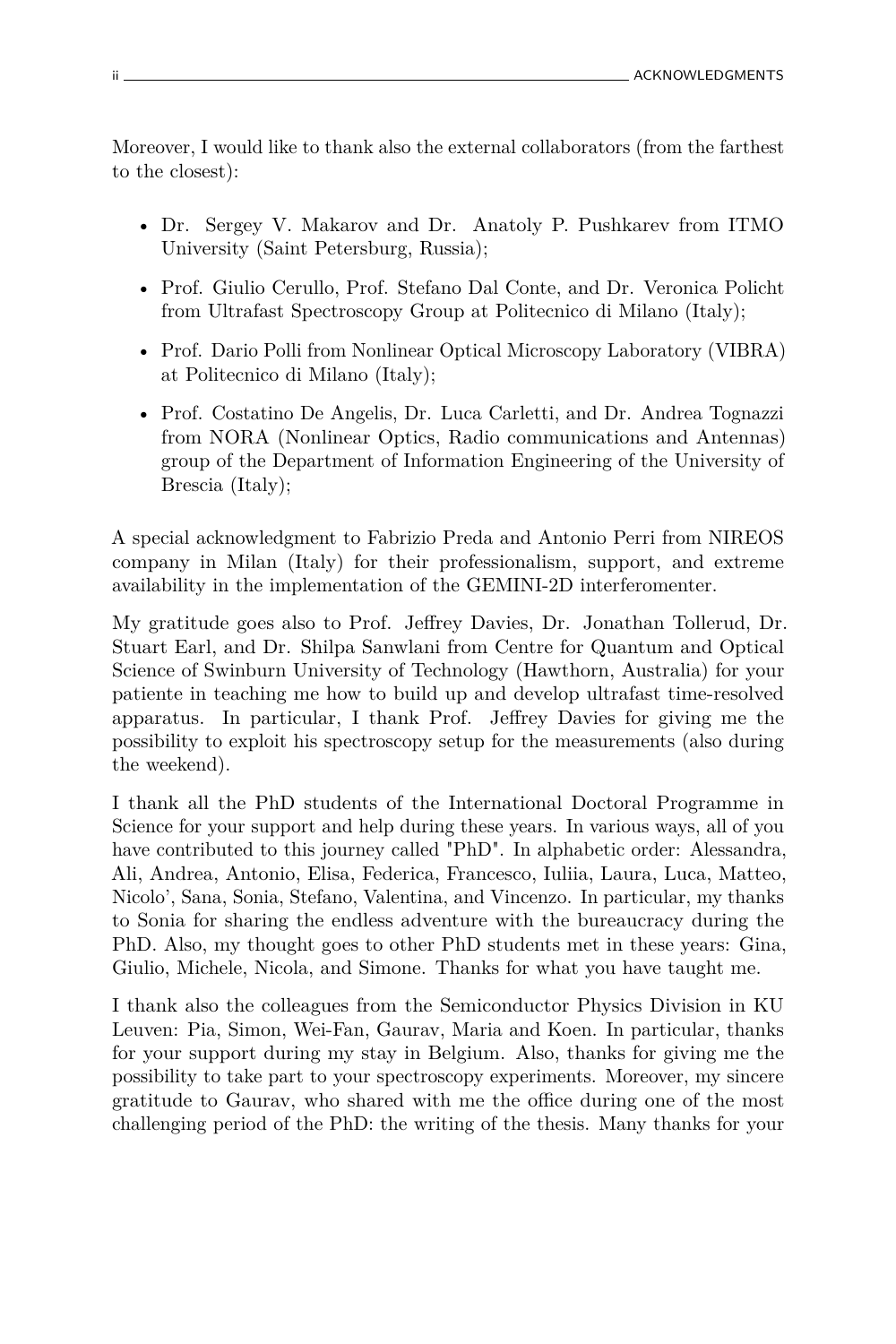support and for our discussions on birefringent crystals "in the middle of the summer of the Belgium" (as we were used to say).

*Un doveroso grazie al Dott. Alessandro Bonora e all'Ufficio Tecnico e Logistico dell'UCSC (nella persona di Marco Gentili) per avermi insegnato l'importanza di lavorare in sicurezza. Da qui parte il ringraziamento al personale UCSC per l'immenso (e soprattutto paziente) aiuto e collaborazione (e tanta comprensione) in questi anni. In ordine alfabetico: Adriano, Carlo, Fabio, Giacomo, Giuseppe, Gianluca, Marina, Maurizio B., Maurizio F., Morris, Paolo, Pier, Ruggero, Simone, Ugo.*

*Grazie all'Ufficio Sistemi Informativi UCSC per la disponibilita' nell'implementare le diverse e numerose strategie necessarie all'attivita' sperimentale.*

*Grazie all'Ufficio Economato nella persona di Ferdinando Barone per l'estrema cura e pronta disponibilta' nella gestione degli ordini e delle spedizioni.*

*Un sincero ringraziamento all'Ufficio Dottorati di Milano per la professionalita' e precisione nel seguire gli aspetti burocratici del percorso di ricerca. Grazie anche per la disponibilita' e supporto durante i periodi di trasferta all'estero. A questo proposito, il mio ringraziamento si estende anche all'Ufficio UCSC International.*

*Ringrazio la Dott.ssa Alessandra Di Nunzio (Settore Reference, Catalogo e Qualità - Biblioteca d'Ateneo UCSC) per la preziosa consulenza durante la fase finale di elaborazione della tesi.*

*Grazie ad Alessandra Milloch, collega del gruppo ULYSSES. Oltre ad un sincero ringraziamento per avermi permesso di assisterla durante gli esperimenti, le sono grato per il tempo che ha dedicato alla lettura della tesi ed al preziosissimo aiuto nella preparazione della difesa privata.*

*Grazie alla Dr. Selene Mor, post-doc con la quale ho avuto occasione di collaborare e dalla quale molto ho imparato sia professionalmente che umanamente.*

*Grazie Ronks. Quelli passati insieme sono stati anni intensi e ricchi di accesi confronti, che mi hanno permesso di crescere sia professionalmente sia umanamente. Grazie per avermi coinvolto nei beamtimes in giro per l'Europa e per il supporto durante il periodo in Belgio. Probabilmente, con il tempo riuscirò a maturare tutti gli insegnamenti che mi hai trasmesso.*

*Un sincero ed infinito grazie al Dr. Andrea Tognazzi. Nonostante i nostri percorsi si siano leggermente separati, anche durante il dottorato è stato sempre disponibile per chiarire ogni mio dubbio, scientifico e morale, a qualsiasi ora del giorno (e della notte). Grazie per il prezioso supporto tecnico con il primo setup*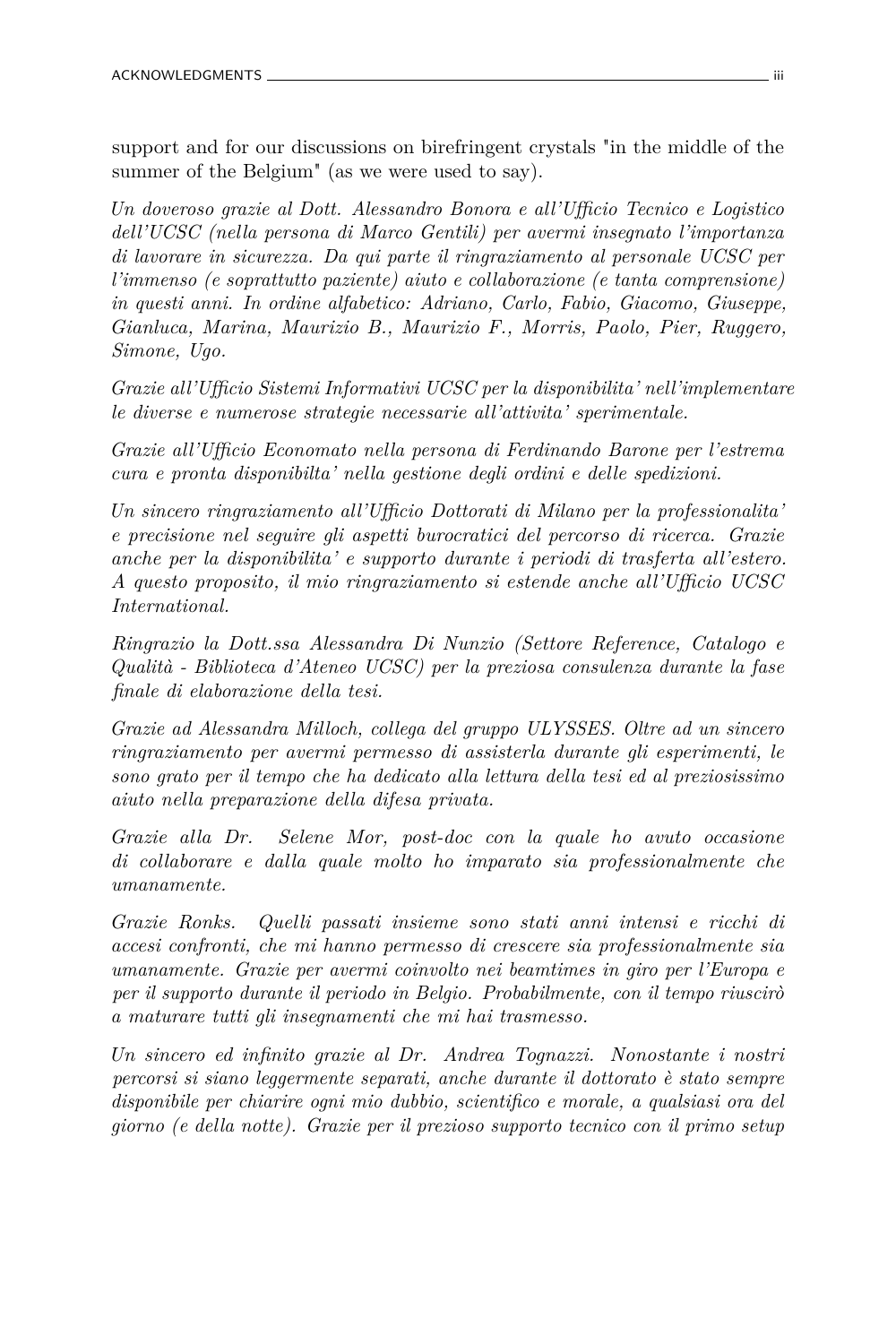*di pump-probe con il nuovo laser: non dimenticherò mai il primo "time-zero" che abbiamo trovato nell'estate 2018.*

*Un particolare ringraziamento alle zie, agli zii, ai cugini ed alle cugine per il vostro supporto e attenzione, soprattutto durante le mie trasferte (vicine o lontane). Grazie al gruppo "Cuginanza" per i momenti spensierati ed allegri passati insieme.*

*Un ringraziamento ai miei genitori ed ai miei fratelli per gli incoraggiamenti ed il sostegno in questi intensi anni. Inoltre, grazie per aver permesso che potessi concentrarmi al massimo nel mio percorso.*

*Grazie ad Anna per la smisurata pazienza (soprattutto) durante il dottorato. Grazie per la tua presenza (soprattutto) nei momenti più impegnativi ed averli resi più sereni.*

*In conclusione, desidero dedicare questo lavoro di tesi a Vincenzo C. per il tempo, gli incoraggiamenti e le attenzioni che mi ha dedicato durante gli anni della mia formazione.*

> Paolo Franceschini, December 13th, 2021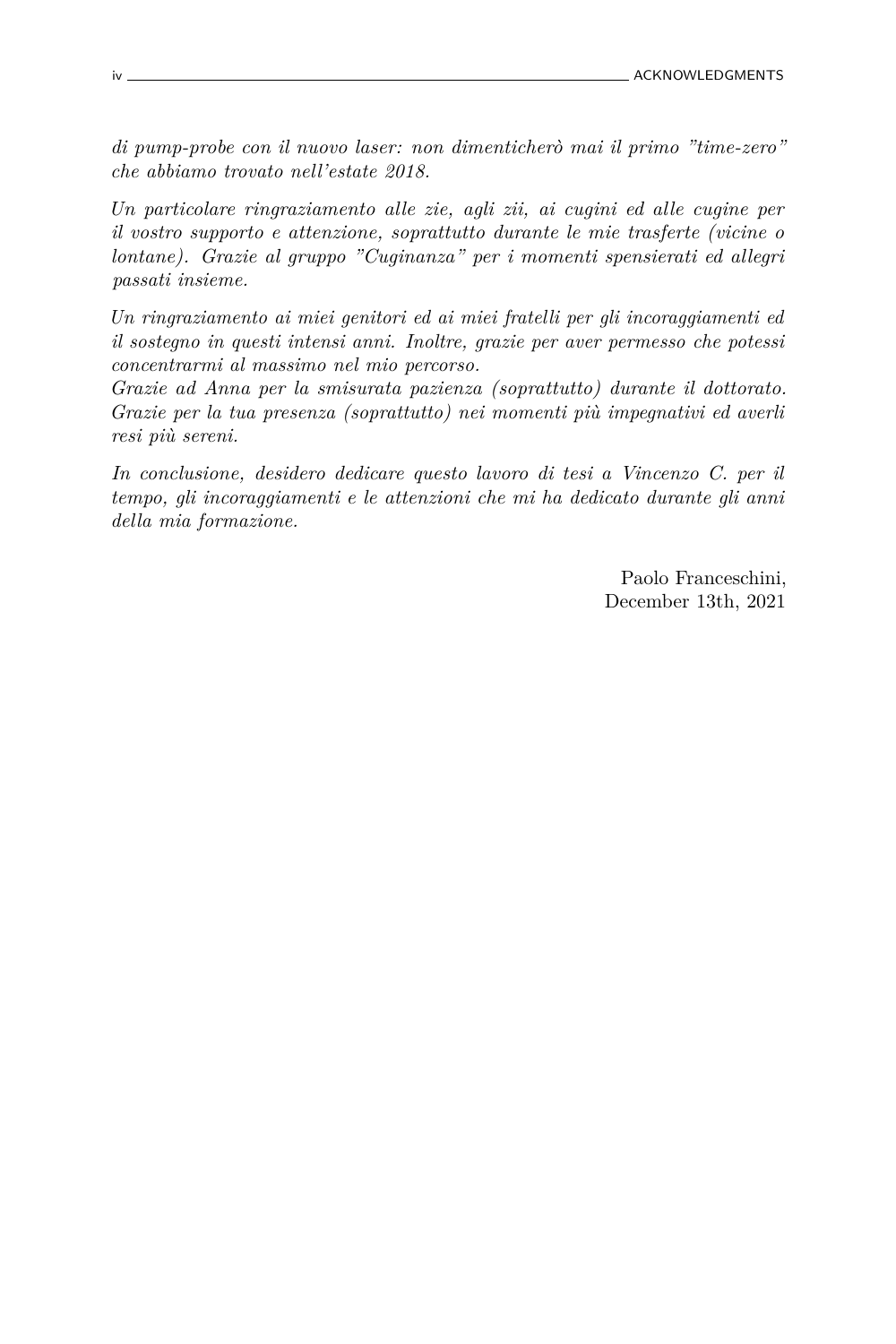## **Abstract**

The possibility to control the electronic properties *on-demand* on an ultrafast time scale represents one of the most exciting challenges towards the realization of new generation photonic and electronic devices. Triggered by this, in the last decades the research activity focused its attention to different solid state platforms. Among all, dielectric nanostructures (and metamaterials) and correlated materials represent the most promising candidate for the implementation of devices endowed by new functionalities [Shcherbakov et al., 2015, Shcherbakov et al., 2017, Basov et al., 2017, Tokura et al., 2017].

Apart from the specific features making dielectrics more suitable for photonic applications and correlated materials for electronic devices, both categories exhibit new functionalities if subjected to an external stimulus in the form of excitation light pulses shorter than the relaxation timescale of the internal degrees of freedom of the system [Shcherbakov et al., 2015, Basov et al., 2017, Rossi et al., 2018]. Indeed, the out-of-equilibrium state achieved upon photoexcitation exhibits electronic and optical properties highly different from those at equilibrium. Therefore, the aim of this thesis work consists in the development of new methods and experimental approaches capable to induce, measure, and control new functionalities in complex materials on an ultrafast time scale (chapter 2).

In the first part (chapter 3), we will investigate the possibility of achieving the control of the optical properties of nanosystems by combining ultrafast light excitation with the geometry of the system. In particular, we consider cesium lead bromide (CsPbBr<sub>3</sub>) perovskite nanoparticles. These nanostructures constitute an interesting platform since their equilibrium optical properties shows *Fano resonances* originating from the interference [Tiguntseva et al., 2018b] between the material discrete excitonic levels and the geometry-induced continuum of structural modes (*Mie modes*), which determine a strong confinement of an electromagnetic field impinging on them [Makarov et al., 2017b]. Within this framework, the out-of-equilibrium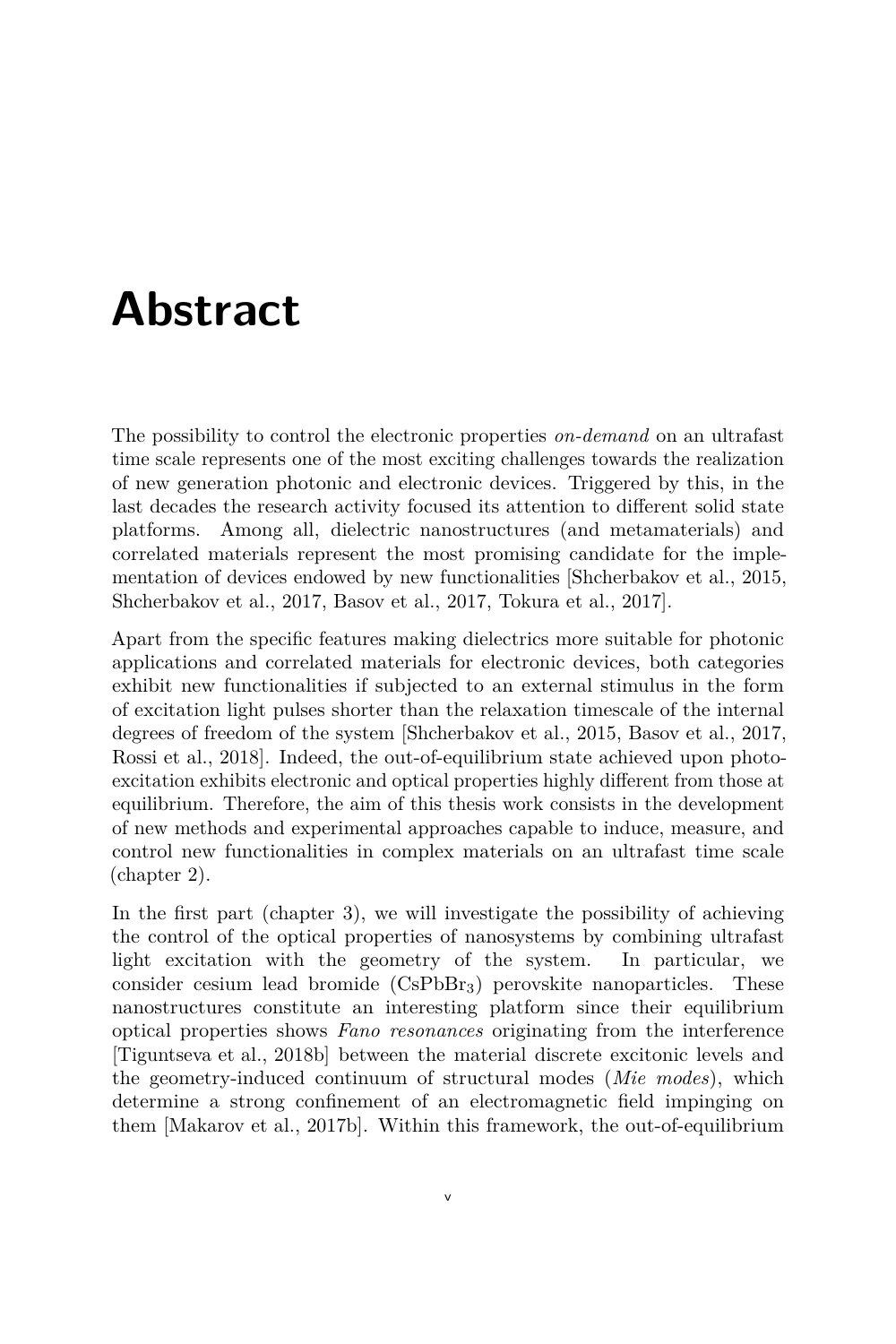transmittivity of Mie-resonant CsPbBr<sup>3</sup> nanoparticles of different sizes was investigated by a time- and energy-resolved pump-(broadband)probe experiments, where an optical excitation injects a free-carrier density in the electronic bands thus inducing out-of-equilibrium state. When the nanoparticle size is tuned to achieve a dip in the excitonic Fano line shape, the transient transmittivity exhibits a modification, which is opposite as compared to that observed in bulk halide perovskites and in smaller nanoparticles. In the latter case, the transmittivity modulation shows an enhancement in the amplitude, which is two orders of magnitude larger compared to silicon-based Mie resonators (under similar excitation conditions), arising from the high absorption and sharp band edge in CsPbBr<sub>3</sub> perovskites. Light-matter interaction in these nanosystems was further investigated by finite element numerical simulations, which allowed to *i*) reveal the photoexcited mode spatial distribution and *ii)* disentangle the spectral contribution of photoinduced carrier-dependent mechanisms of *band gap renormalization* and *band filling*. Regarding the former aspect, while the smaller nanoparticles are characterized only by the electric dipole mode, the bigger ones (Fano-dip) experience a strong variation of the modes distribution inside the structure upon light-excitation. As far as the latter is concerned, the timescales of the mechanisms characterizing the freecarrier relaxation are revealed to be independent from the size, thus suggesting that the ultrafast modification of the optical properties induced by bandgap renormalization and band filling mechanisms depends on the geometry of the nanoparticles.

In the second part of the thesis (chapters 4 and 5), we investigated the possibility to achieve and control the ultrafast switch between an insulating and a metallic phase through a suitable coupling between the external light stimulus and the coherence of the electronic population in the solid. To this purpose, we considered vanadium sesquioxide  $(V_2O_3)$ , which is widely considered as the prototypical example of Mott insulator [Imada et al., 1998] (chapter 4). This system is particularly interesting since its low-temperature insulating phase is due to the presence of a gap in the density of states originating from the the strong Coulomb repulsion, a typical electron-electron interaction affecting materials with partially filled 3*d* orbitals. Above a threshold temperature  $(T \approx 160 \,\mathrm{K}$ , [Kuwamoto et al., 1980]),  $V_2O_3$  undergoes a first-order structural transition thus reaching the metallic state [Kuwamoto et al., 1980]. Recently, the possibility to photo-induce the transition thanks to an external infra-red laser pulse gathered increasing attention [Liu et al., 2011, Abreu et al., 2015, Lantz et al., 2017, Ronchi et al., 2019]. In this case, the orbital population imbalance induced by the optical stimulus excites the formation of a metallic metastable state [Grieger and Fabrizio, 2015] on a time scale of few tens of picoseconds [Ronchi et al., 2019]. The basic concept behind a photo-induced phase transition consists in the use of an ultrafast light pulse to change the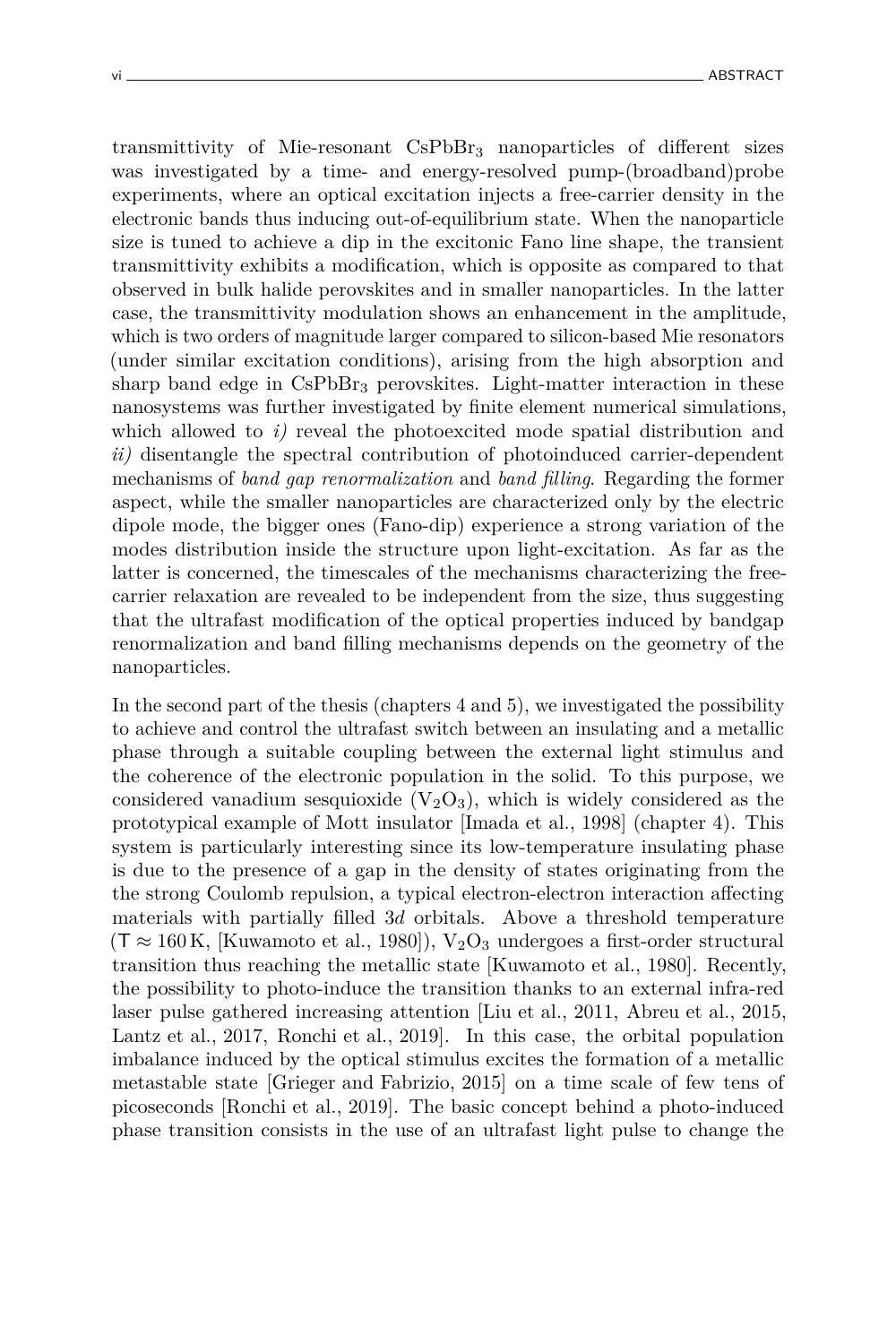orbital population. As a consequence, this charge redistribution within the solids perturbs the potential experienced by electrons and ions. More in general, due to the exposition to an external electric field, a polarization (representing the *memory* of the phase of the pulse) arises in the medium, which decays almost instantaneously in the case of solids. However, by combining these two aspects, if the orbital population is manipulated on a timescale faster than the polarization decay (coherence time), a coherent light-matter interaction can be exploited to further control the phase transition [Ogawa et al., 1997, Wall et al., 2012, Giannetti et al., 2016]. In this direction, in order to overcome the limit of the single-pulse excitation scheme, which does not give access to the electronic coherence (since it is usually destroyed on a time scale of few femtoseconds in the case of transition-metal oxides, [Gandolfi et al., 2017]), we employed two phase-coherent ultrafast laser pump pulses, resonantly coupled to a specific optical transition (at 1*.*5 and 2*.*4 eV), to trigger the orbital population (therefore the insulator-to-metal transition) of the low-temperature phase of  $V_2O_3$  (chapter 5). In our experimental approach, similar to the standard pump-probe scheme, the final state of the system is detected by a (third) probe pulse, whose reflected part provides the signal. Thanks to this method, the role of the non-vanishing electronic coherence on the final state of the system was revealed. The observed widening of the signal interferogram (compared to the pump) suggests that a finite decay of the electronic coherence. Moreover, in the case of the coupling to the transition in the visible spectral region, a change in the oscillation period of the signal interferogram was revealed. The experimental activity was complemented by a numerical model based on Optical Bloch Equations describing the interaction between the external fields and a two-level system (which mimics the orbital bands between which the electrons are excited). The numerical results support the hypothesis about the role of the electronic coherence on the signal interferogram and they unveil the role of detuning of the pump spectrum with respect to the optical transition peak. The estimated value of the coherence time for the low-temperature antiferromagnetic phase ( $\sim$  5 fs) is comparable to that predicted in the case of transition-metal oxides [Gandolfi et al., 2017]. Our results suggest that the electronic coherence, suitably manipulated by an interferometric approach, represents an additional control parameter for the insulator-to-metal transition.

Althought the two strategies addressed specific solid state systems, their implementation and the theoretical work supporting the experiments can be readily extended to many different classes materials. On the one hand, the opposite out-of-equilibrium modulation of the optical properties in nanoparticles exhibiting Fano resonances represents an additional parameter to manipulate the nonlinear response of dielectric media in metamaterials. Moreover, the reversible modulation of their optical properties, achievable at THz frequencies, reveals their potential impact on the implementation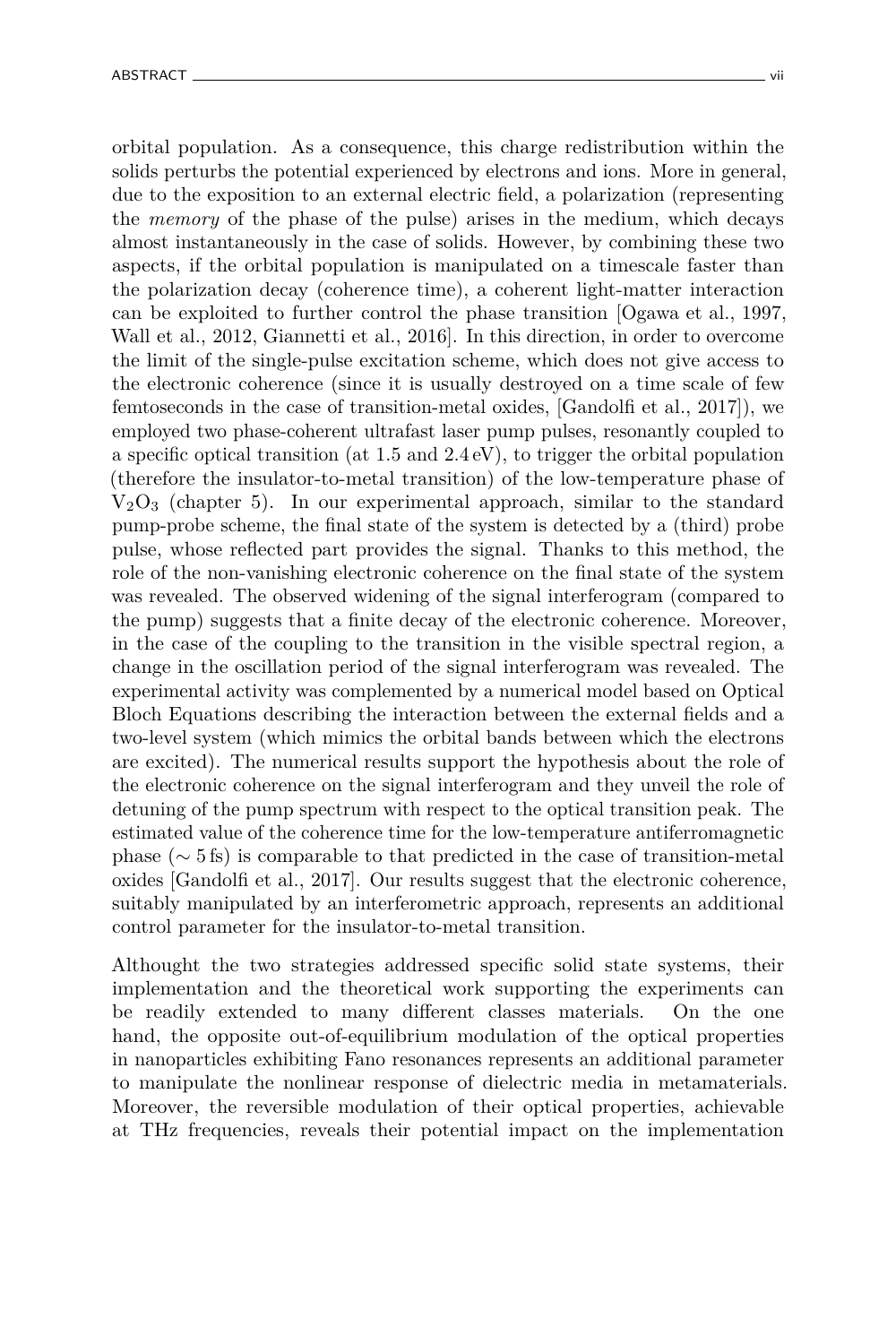of optoelectronic devices or on-chip integrated light-assisted reconfigurable nanoantennas. On the other hand, the observed role of the optical phase combined with the coherence of the electronic degree of freedom suggests the possibility to control the dynamics of the transition, from an insulating to a metastable state, on a timescale faster than that achieved with standard pump-probe techniques with possible impact on the development of novel Mottinsulators-based devices. The theoretical framework we presented provides a useful guide to identify the optimal conditions to perform the experiment, given the specific feature of the setup and the material under investigation. More in general, in addition to vanadates, the experimental and theoretical approach provides useful insights towards the development of new protocols involving the coherent optical control of the phase transition, which can be extended also to other strongly correlated electron materials such as perovskite manganites, whose photo-induced transition has recently aroused great interest [Fiebig et al., 2000, Ogasawara et al., 2001, Ogasawara et al., 2002].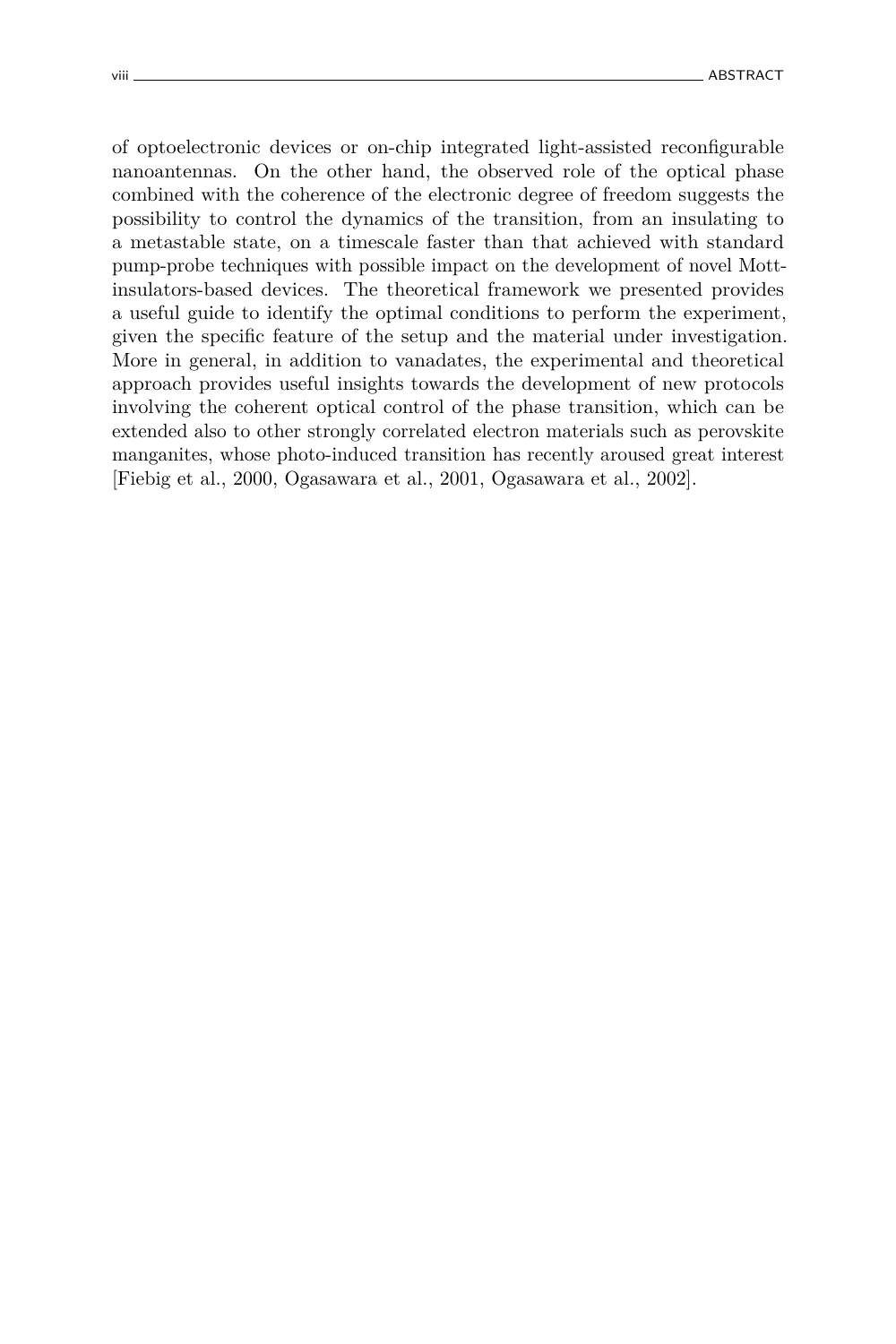# **Compendio**

La possibilità di controllare le proprietà elettroniche *on-demand* su una scala di tempo ultraveloce rappresenta una delle sfide più intriganti verso la realizzazione di dispositivi fotonici ed elettronici di nuova generazione. Stimolata da questo, negli ultimi decenni la ricerca scientifica ha concentrato la propria attenzione su diverse piattaforme a stato solido. Tra tutte, nanostrutture dielettriche (e metamateriali) e materiali correlati si presentano come i più promettenti candidati per la realizzazione di dispositivi dotati di nuove funzionalità [Shcherbakov et al., 2015, Shcherbakov et al., 2017, Basov et al., 2017, Tokura et al., 2017].

Al di là delle caratteristiche specifiche che rendono i dielettrici più adatti ad applicazioni in fotonica e i materiali correlati ai dispositivi elettronici, entrambe le categorie manifestano nuove funzionalità se soggetti ad uno stimolo esterno sotto forma di impulsi di luce con durata più breve della scala di tempo caratteristica del rilassamento dei gradi di libertà interni al sistema [Shcherbakov et al., 2015, Basov et al., 2017, Rossi et al., 2018]. Infatti, lo stato *fuori equilibrio* raggiunto a seguito di una fotoeccitazione presenta proprietà elettroniche ed ottiche di gran lunga differenti da quelle all'equilibrio. Pertanto, l'obiettivo di questo lavoro di tesi consiste nello sviluppo di nuovi metodi ed approcci sperimentali in grado di indurre, misurare e controllare nuove funzionalità in materiali complessi su una scala di tempo ultraveloce (capitolo 2).

Nella prima parte (capitolo 3) indagheremo la possibilità di ottenere il controllo delle proprietà ottiche di nanosistemi combinando opportunamente un'eccitazione ottica con durata di tempo ultrabreve e la geometria del sistema. In particolare, consideriamo nanoparticelle di cesio piombo bromuro (CsPbBr3) con struttura a perovskite. Queste nanostrutture costituiscono un'interessante piattaforma in quanto le loro proprietà ottiche all'equilibrio presentano *risonanze di Fano* generate dall'interferenza [Tiguntseva et al., 2018b] tra i livelli eccitonici discreti del materiale ed il continuo di modi strutturali dovuti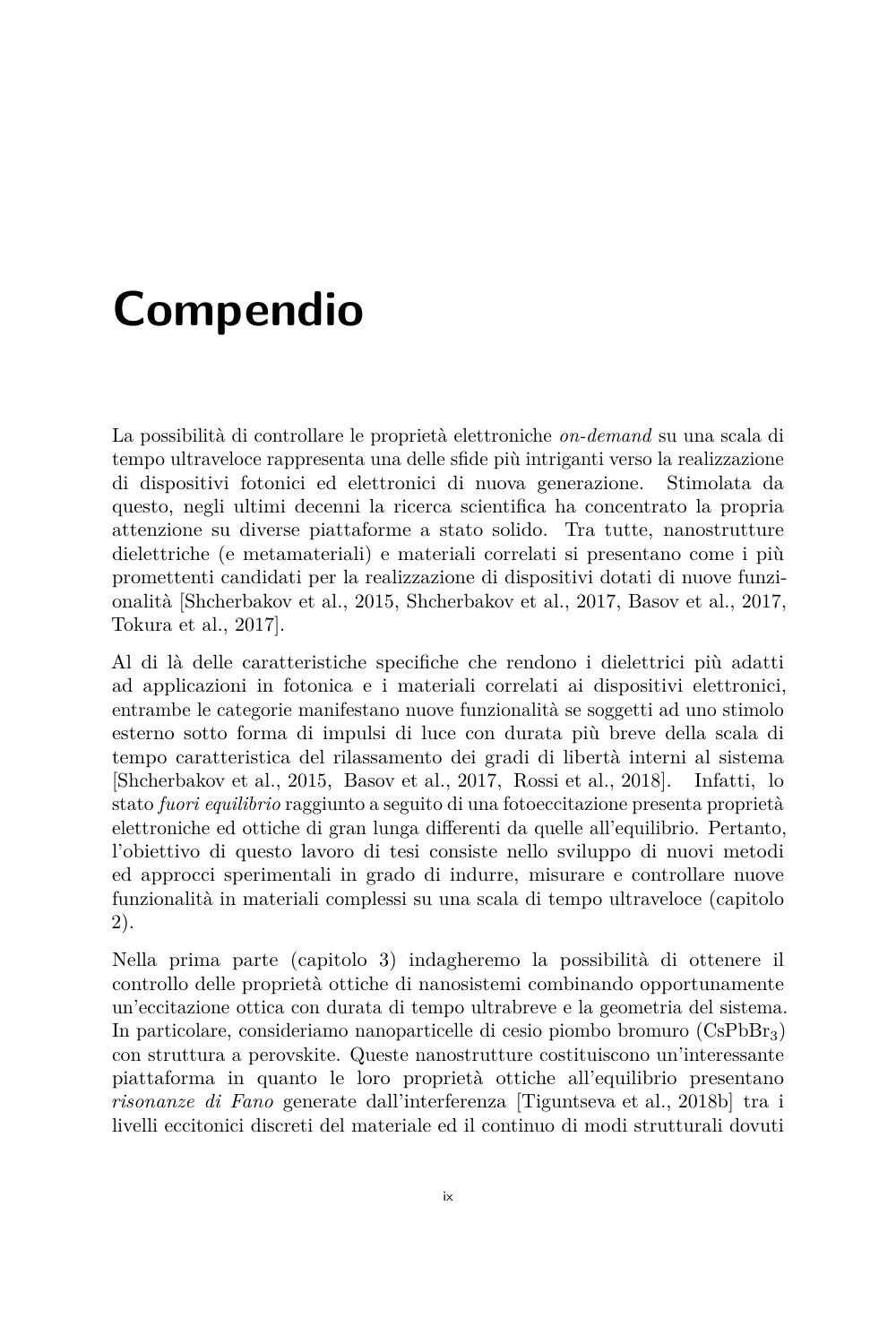alla geometria (*modi di Mie*), i quali inducono un forte confinamento di un campo elettromagnetico che li investe [Makarov et al., 2017b]. In questa cornice, è stata investigata la trasmittività fuori equilibrio di nanoparticelle di CsPbBr<sup>3</sup> di diversa dimensione e dotate di risonanze di Mie attraverso esperimenti *pompa*-*sonda* (sonda ad *ampio spettro*) risolti in tempo ed in energia, in cui un'eccitazione ottica inietta una densità di portatori liberi attraverso le bande elettroniche tale da indurre uno stato fuori equilibrio. Quando la dimensione della nanoparticella è scelta in modo da ottenere un'*antirisonanza* nel profilo di Fano, la trasmittività transiente presenta una variazione opposta a quella che si osserva nelle perovskiti alogene in forma di struttura macroscopica e nelle nanoparticelle di dimensioni inferiori. Nel secondo caso, la modulazione di trasmittività presenta un aumento in ampiezza di due ordini di grandezza maggiore rispetto al caso di risonatori di Mie a base di Silicio (a parità di condizioni di eccitazione), dovuto all'elevato assorbimento e netto margine di banda nella perovskite CsPbBr3. L'interazione luce-materia in questi nanosistemi è stata ulteriormente investigata attraverso simulazioni numeriche basate su un modello ad elementi finiti, le quali hanno permesso *i)* di rivelare la distribuzione spaziale dei modi a seguito della fotoeccitazione e *ii)* di disaccoppiare il contributo spettrale dei meccanismi di rinormalizzazione della *band gap* e di *band filling*, dovuti ai portatori fotoindotti. Riguardo al primo aspetto, mentre nel caso delle nanoparticelle più piccole la distribuzione spaziale del campo elettrico assume principalmente la configurazione del modo di dipolo elettrico, le nanoparticelle di dimensioni maggiori (anti-risonanza) sono caratterizzate da una forte variazione della distribuzione dei modi all'interno della struttura per effetto della fotoeccitazione. Per quanto riguarda il secondo aspetto, si è osservato che le scale di tempo dei meccanismi che caratterizzano il rilassamento dei portatori liberi sono indipendenti dalla dimensione, così da suggerire che la variazione ultraveloce delle proprietà ottiche indotte dagli effetti di rinormalizzazione della *band gap* e di *band filling* dipende dalla geometria delle nanoparticelle.

Nella seconda parte della tesi (capitoli 4 e 5), abbiamo investigato la possibilità di ottenere e controllare una transizione ultraveloce da una fase isolante ad una metallica attraverso un opportuno accoppiamento tra lo stimolo di luce esterno ed il grado di coerenza della popolazione elettronica del solido. Per questo fine abbiamo considerato il sesquiossido di vanadio  $(V_2O_3)$ , che è largamente considerato l'esempio prototipo di isolante di Mott [Imada et al., 1998] (capitolo 4). Questo sistema risulta particolarmente interessante in quanto la fase isolante a bassa temperatura deriva dalla presenza di una *gap* nella densità degli stati che trae origine dalla forte repulsione Coulombiana, una tipica interazione elettroneelettrone che caratterizza i materiali con orbitali 3*d* parzialmente riempiti. Al di sopra di una temperature di soglia (T  $\approx 160 \,\mathrm{K}$ , [Kuwamoto et al., 1980]), il  $V<sub>2</sub>O<sub>3</sub>$  incorre in una transizione strutturale del primo ordine tale da raggiungere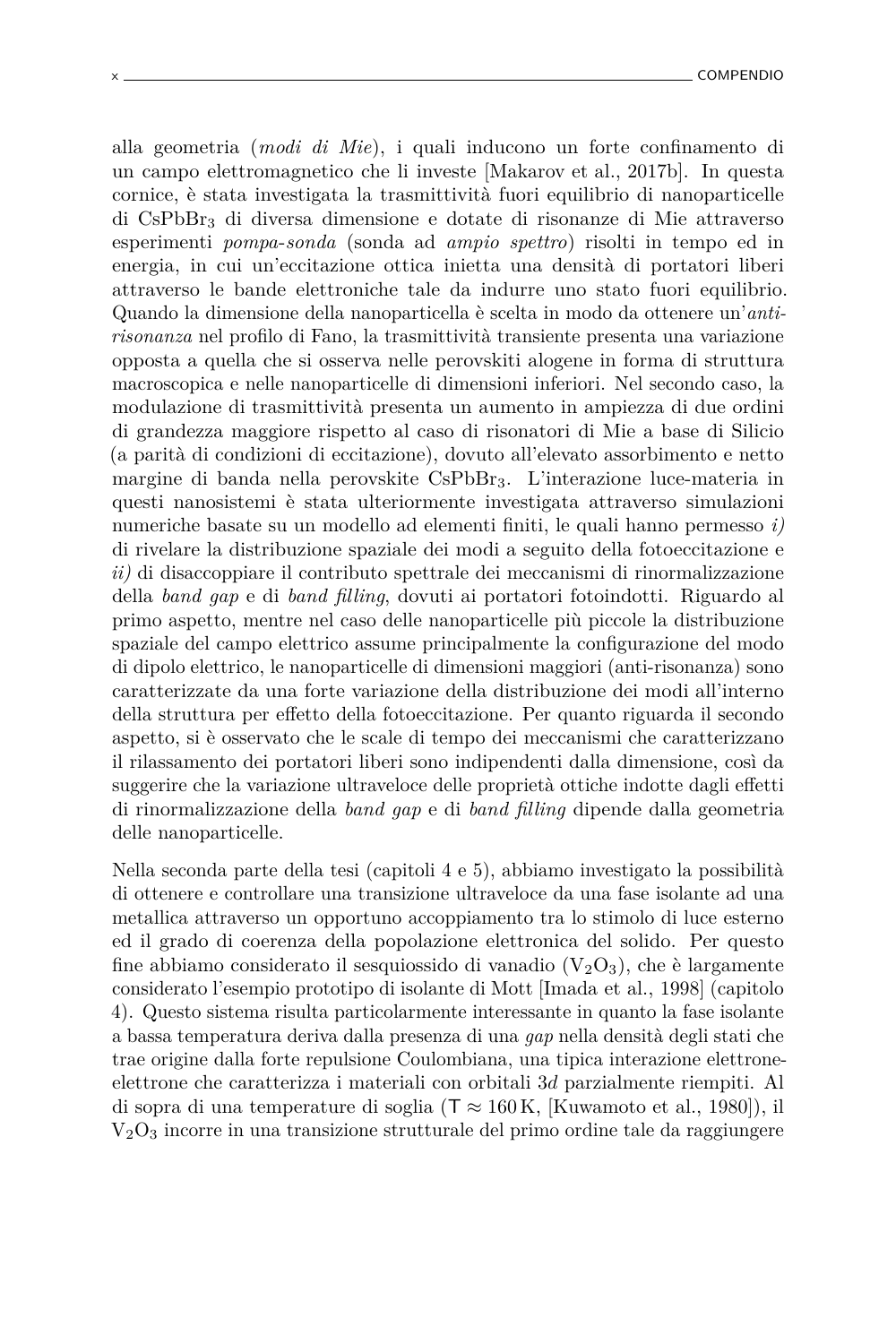lo stato metallico [Kuwamoto et al., 1980]. Recentemente, la possibilita' di fotoindurre la transizione grazie ad un impulso di luce esterno nell'infra-rosso ha attratto sempre maggiore attenzione [Liu et al., 2011, Abreu et al., 2015, Lantz et al., 2017, Ronchi et al., 2019]. In questo caso, lo sbilanciamento della popolazione orbitale, indotto dallo stimolo di luce, induce la formazione di uno stato metallico metastabile [Grieger and Fabrizio, 2015] su una scala di tempo dell'ordine di decine di picosecondi [Ronchi et al., 2019]. Il concetto alla base della transizione fotoindotta consiste nell'utilizzo di un impulso di luce ultrabreve per cambiare la popolazione orbitale. Di conseguenza, tale ridistribuzione di carica all'interno del solido perturba il potenziale a cui sono soggetti gli ioni del reticolo. Più in generale, a seguito dell'esposizione ad un campo elettrico esterno, una polarizzazione (che costituisce la *memoria* della fase dell'impulso) si instaura nel mezzo, la quale decade quasi istantaneamente nel caso dei solidi. Tuttavia, combinando questi due aspetti, se la popolazione orbitale è manipolata su una scala di tempo più veloce del tempo di decadimento della polarizzazione (detto *tempo di coerenza*), è possibile sfruttare un'interazione coerente tra luce e materia per controllare ulteriormente la transizione di fase [Ogawa et al., 1997, Wall et al., 2012, Giannetti et al., 2016]. In questa direzione, per superare lo svantaggio dell'approccio con eccitazione a singolo impulso, il quale non dà accesso alla coerenza elettronica (poiché in genere svanisce su una scala di tempo di pochi femtosecondi nel caso degli ossidi di metalli di transizione [Gandolfi et al., 2017]), abbiamo adottato due impulsi laser ultrabrevi tra loro coerenti in fase, accoppiati in modo risonante ad una specifica transizione ottica del materiale (a 1*.*5 e a 2*.*4 eV), per stimolare la popolazione orbitale (quindi, la transizione da isolante a metallo) della fase a bassa temperatura del  $V_2O_3$  (capitolo 5). Nel nostro approccio sperimentale, simile allo schema pompa-sonda tradizionale, lo stato finale del sistema è sondato da un (terzo) impulso, la cui componente riflessa fornisce il segnale dell'esperimento. Grazie a questo metodo si è in grado di identificare l'effetto di una coerenza elettronica non nulla sullo stato finale del sistema. L'allargamento osservato nell'interferogramma del segnale (rispetto a quello della pompa eccitatrice) suggerisce un tempo di decadimento della polarizzazione con valore finito. Inoltre, nel caso dell'accoppiamento con la transizione nella regione del visibile, si osserva una variazione del periodo di oscillazione dell'interferogramma del segnale. L'attività sperimentale è stata corredata da un modello numerico basato su Equazioni di Bloch Ottiche che descrivono l'interazione tra i campi esterni ed un sistema a due livelli (che descrive le bande orbitali attraverso le quali gli elettroni sono eccitati). I risultati numerici supportano l'ipotesi del ruolo della coerenza elettronica sull'interferogramma del segnale e rivelano il ruolo della differenza in energia tra lo spettro dell'eccitazione e il picco della transizione ottica. Il valore stimato del tempo di coerenza per la fase antiferromagnetica a bassa temperatura (∼ 5 fs) è comparabile con quello previsto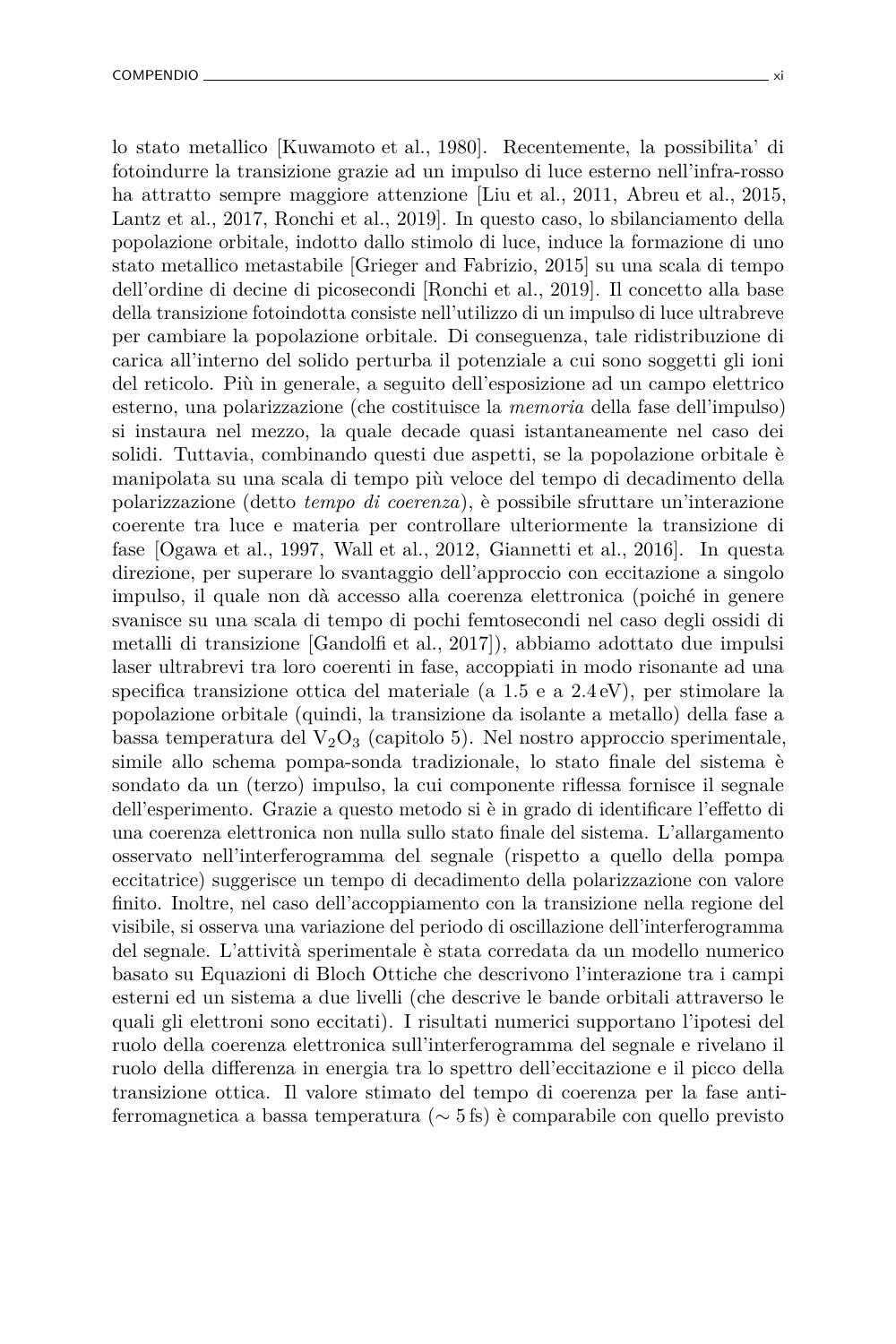nel caso di ossidi di metalli di transizione [Gandolfi et al., 2017]. I nostri risultati suggeriscono che la coerenza elettronica, opportunamente manipolata grazie ad un approccio interferometrico, rappresenta un ulteriore parametro di controllo per la transizione da metallo a isolante.

Nonostante le due strategie siano state impiegate nel caso di specifici sistemi a stato solido, la loro implementazione ed il complementare apparato teorico possono essere agilmente estesi a numerose classi di materiali. Da una parte, la modulazione delle proprietà ottiche in nanoparticelle caratterizzate da risonanza di Fano in condizioni di fuori equilibrio rappresenta un ulteriore parametro per manipolare la risposta non-lineare di mezzi dielettrici in metamateriali. Inoltre, il carattere reversibile della modulazione delle loro proprietà ottiche, a frequenze dell'ordine dei TeraHertz, sottolinea il loro potenziale impatto per l'implementazione di dispositivi optoelettronici o di nano-antenne riconfigurabili a seguito di eccitazione ottica ed integrabili in circuiti. D'altra parte, l'osservato ruolo della fase ottica combinato con la coerenza del grado di libertà elettronico suggerisce la possibilità di controllare la dinamica di una transizione di fase, dallo stato isolante ad uno metastabile, su una scala di tempo più veloce di quella ottenuta mediante un esperimento pompasonda tradizionale con potenziale impatto sullo sviluppo di nuovi dispositivi basati su isolanti di Mott. Il corredo teorico presentato costituisce un'efficace straregia per identificare le condizioni ottimali in cui eseguire l'esperimento a partire dalle caratteristiche dell'apparato e del materiale in analisi. Più in generale, oltre al caso degli ossidi a base di vanadio (vanadati), l'approccio sperimentale e teorico fornisce utili spunti verso lo sviluppo di nuovi protocolli che coinvolgono un controllo coerente ottico di una transizione di fase, il quale puo' essere esteso anche ad altri materiali caratterizzati da elettroni altamente correlati come le manganiti (ossidi a base di manganese), la cui transizione fotoindotta è stata recentemente al centro di grande interesse [Fiebig et al., 2000, Ogasawara et al., 2001, Ogasawara et al., 2002].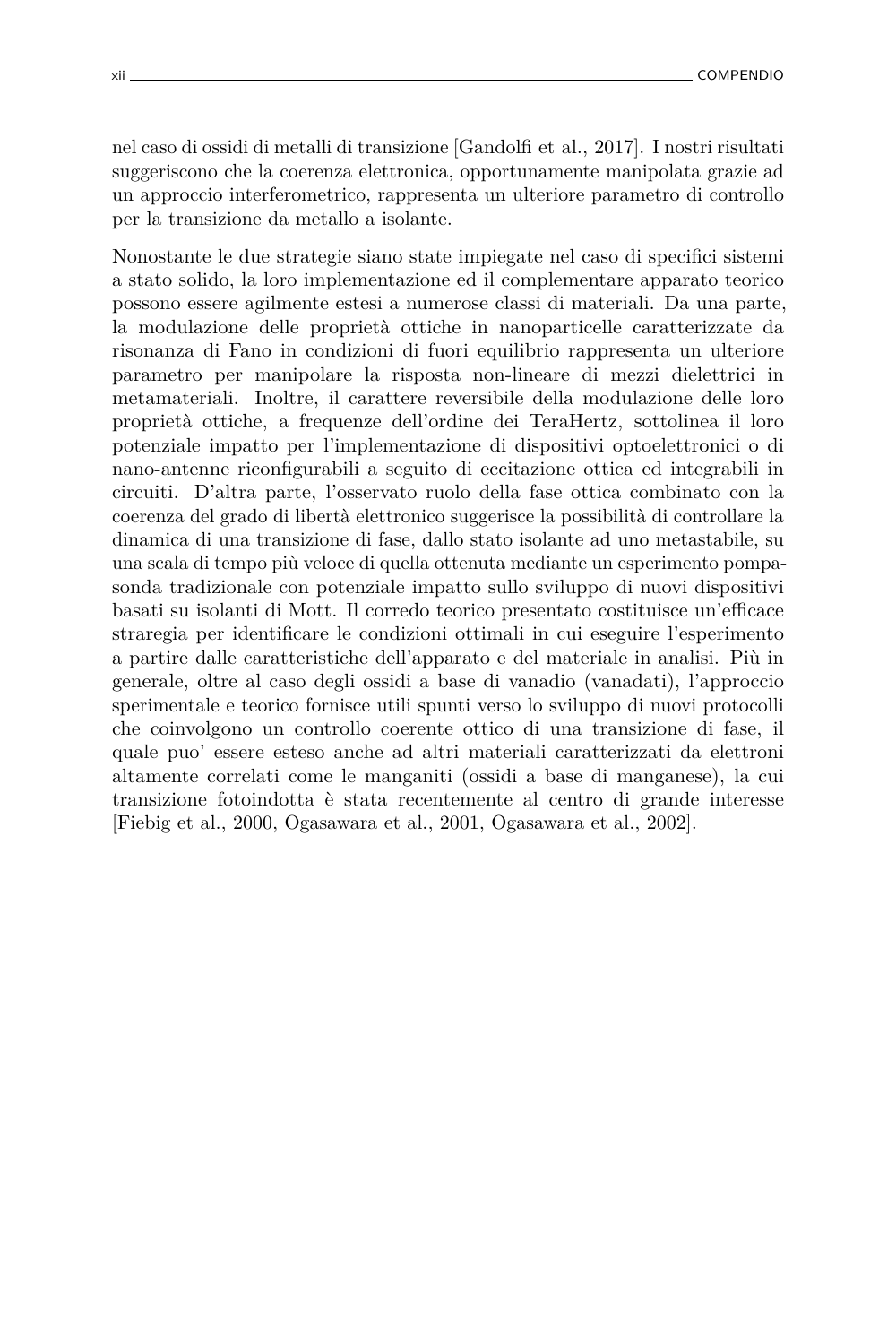# **List of Abbreviations**

| AFI                    | Antiferromagnetic Insulator                              |
|------------------------|----------------------------------------------------------|
| ${\bf AFM}$            | Antiferromagnetic                                        |
| <b>AFO</b>             | Antiferro-Orbital                                        |
| <b>BBO</b>             | Barium Borate                                            |
| BF                     | <b>Band Filling</b>                                      |
| $_{\rm BGR}$           | <b>Bandgap Renormalization</b>                           |
| $\rm CB$               | Conduction Band                                          |
| ED                     | Electric Dipole                                          |
| FE                     | Field Enhancement                                        |
| <b>FWHM</b>            | Full Width at Half Maximum                               |
| $\mathbf{FM}$          | Ferromagnetic                                            |
| FO.                    | Ferro-Orbital                                            |
| ${\bf FT}$             | Fourier-Transform                                        |
| IMT                    | Insulator-to-Metal Transition                            |
| IR                     | Infa-Red                                                 |
| <b>ITRPP</b>           | Interferometric Time-Resolved Pump-Probe                 |
| MD                     | Magnetic Dipole                                          |
| $\rm MMGM$             | Modified Maxwell-Garnett Mie                             |
| $_{\rm MQ}$            | Magnetic Quadrupole                                      |
| $\bf NP$               | Nanoparticle                                             |
| $\mathbf{PM}$          | Paramagnetic Metal                                       |
| $\mathbf T \mathbf L$  | Transform-Limited                                        |
| <b>TWINS</b>           | Translating-Wedge-based Identical Pulses eNcoding System |
| $\mathbf{U}\mathbf{V}$ | Ultraviolet                                              |
| $\mathbf{V}\mathbf{B}$ | Valence Band                                             |
| VIS                    | Visible                                                  |
|                        |                                                          |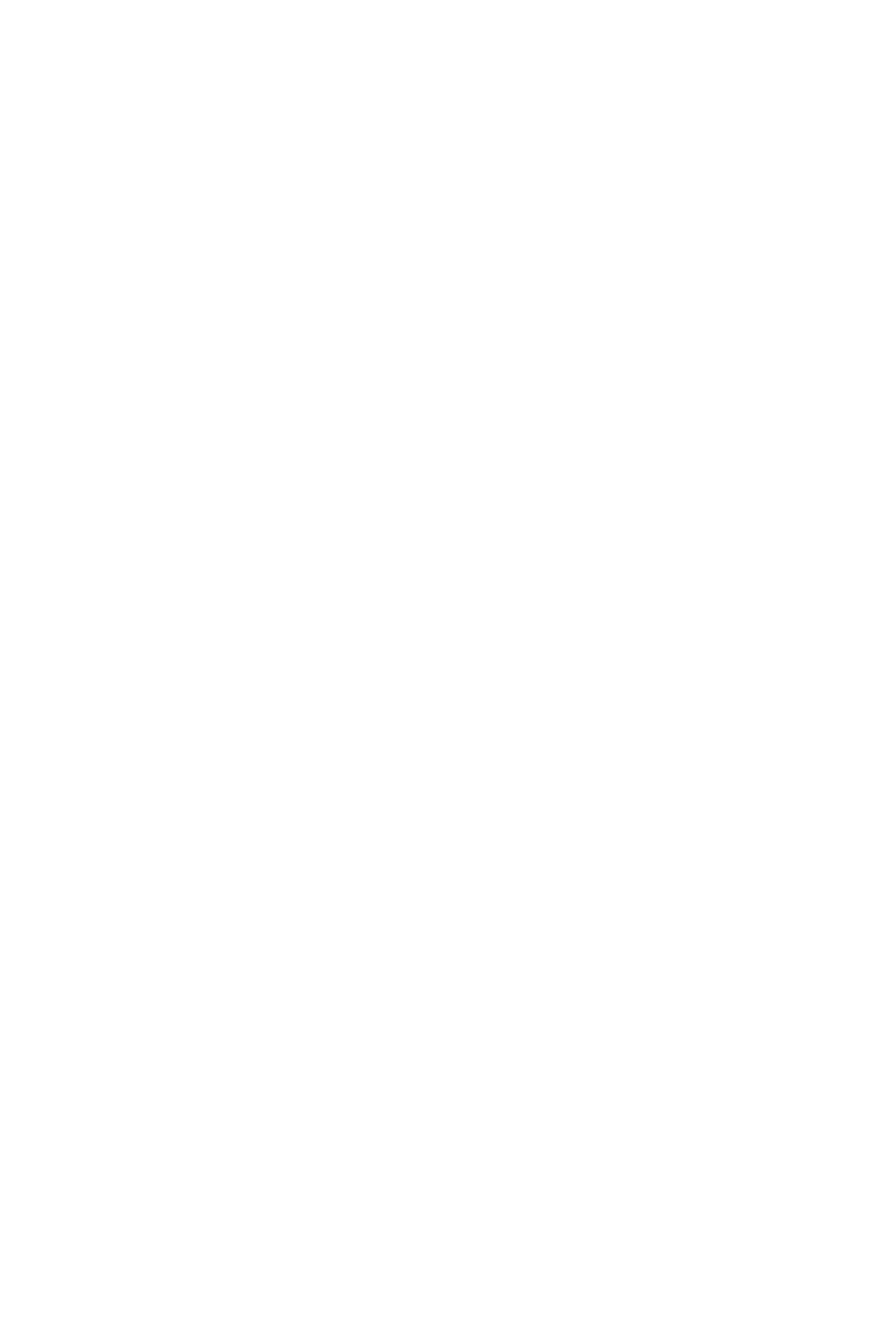# **List of Symbols**

#### **Fundamental Constants**

| $\varepsilon_0$ | vacuum permittivity               | $8.854188 \times 10^{-12} \text{ F} \cdot \text{m}^{-1}$ |
|-----------------|-----------------------------------|----------------------------------------------------------|
| $k_{B}$         | Boltzmann constant                | $11\,604.51\,\mathrm{K}$ $\cdot$ eV <sup>-1</sup>        |
| $\hbar$         | Planck constant                   | $0.6582119 \text{ eV}$ fs                                |
| $\mathcal{C}$   | speed of light in vacuum          | $2.997925 \times 10^8 \,\mathrm{m \cdot s^{-1}}$         |
|                 | $\mathcal{N}_a$ Avogadro constant | $6.02214076 \times 10^{23}$ mol <sup>-1</sup>            |
|                 |                                   |                                                          |

### **Latin Letters**

| $\overline{A}$ | absorptance                                         |
|----------------|-----------------------------------------------------|
| $\mathcal{A}$  | area                                                |
| $a_{\gamma}$   | electric Mie coefficient of order z                 |
| $a_1$          | electric Mie coefficient of first order             |
| $b_{\alpha}$   | magnetic Mie coefficient of order z                 |
| $C_{\rm abs}$  | absorption cross-section of the single nanoparticle |
| $C_{\rm ext}$  | extinction cross-section of the single nanoparticle |
| $C_{\rm sca}$  | scattering cross-section of the single nanoparticle |
| $\tilde{C}$    | scaling factor from effective medium to inclusion   |
| D              | electric displacement vector                        |
| d              | material thickness                                  |
| dw/w           | relative width variation                            |
| E              | electric field                                      |
| E              | electric field vector                               |
| E              | temporal envelope of the electric field             |
| $E_{\rm A}$    | absorbed energy                                     |
| $E_b$          | binding energy                                      |
| $E_c$          | energy level in the conduction band                 |
| $E_q$          | bandgap energy                                      |
|                |                                                     |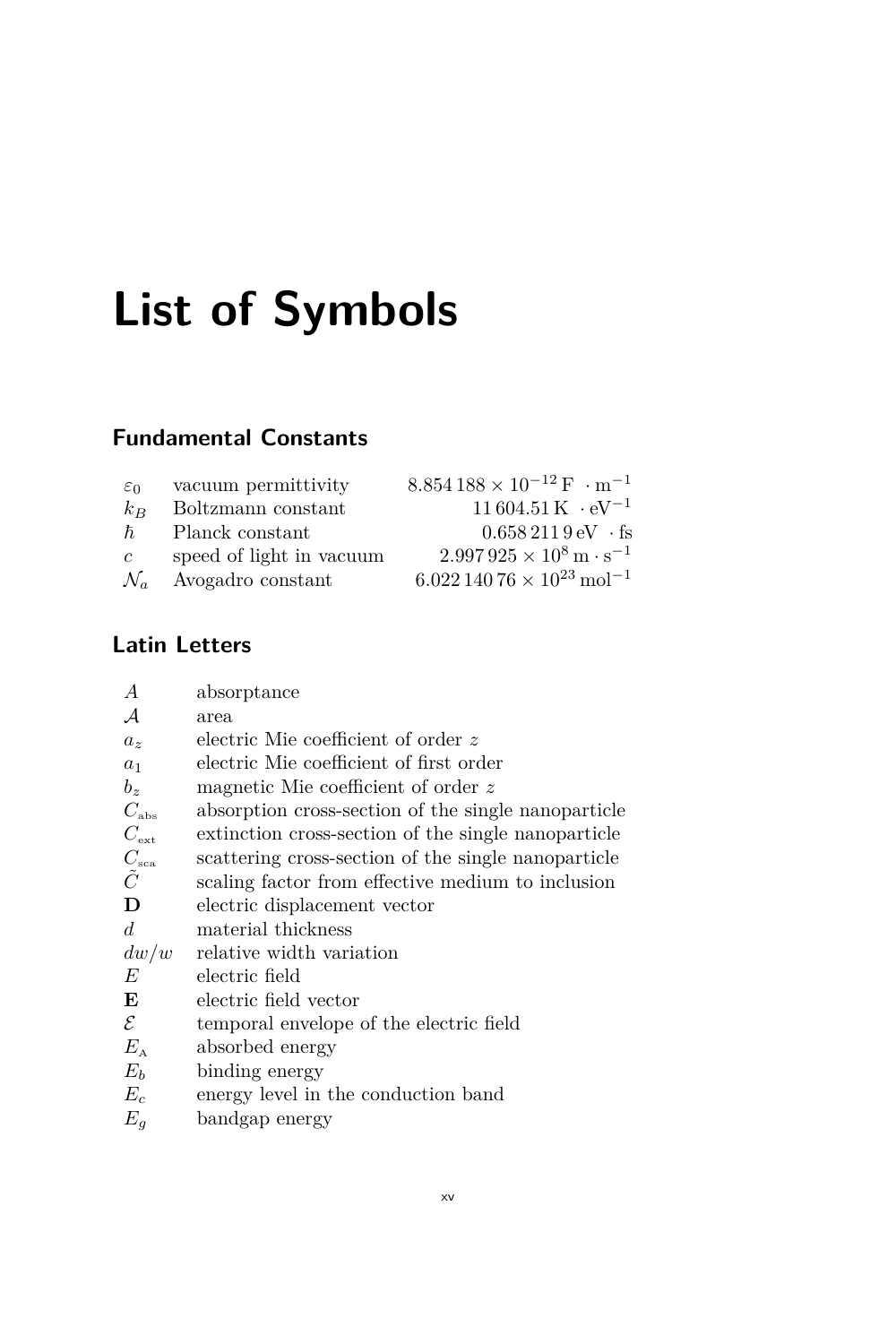$E_g^0$ energy gap at equilibrium  $\overrightarrow{E_v}$  energy level in the valence band<br>  $E_x$  electric field component along  $\hat{\mathbf{x}}$ *E<sup>x</sup>* electric field component along **x**ˆ-axis  $E_y$  electric field component along  $\hat{y}$ <sup>-axis</sup>  $E_z$  electric field component along  $\hat{z}$ -axis  $E_1$ pump energy position *E*<sup>3</sup> detection energy  $E_{F_c}^*$ effective Fermi level in the conduction band  $E^*_{F_v}$ effective Fermi level in the valence band  $\mathscr{E}_0$  electri field amplitude<br>F incident fluence *incident* fluence *F<sup>M</sup>* metallic filling factor *or* metallic fraction *F*<sup>0</sup> incident fluence at zero pump-pump delay  $\mathcal F$  diameter distribution function  $F_{\rm A}$  absorbed fluence *f<sup>c</sup>* Fermi-Dirca population in the conduction band *f<sup>v</sup>* Fermi-Dirca population in the valence band *fvol* volume filling fraction  $\mathcal G$  gaussian temporal profile of the pulse  $\mathcal{H}_0$  unperturbed Hamiltonian  $\mathcal{H}'$ interaction Hamiltonian  $\hbar\omega$  photon energy  $\hbar\omega_0$  energy distance between levels *I* intensity *i* imaginary unit  $J_H$  Hund's exchange energy **k** wave-vector  $k_y$  wave vector component along  $\hat{y}$ -axis  $k_z$  wave vector component along  $\hat{\mathbf{z}}$ -axis  $M$  molar mass *m* relative refractive index  $m_e$  effective electron mass *m<sup>h</sup>* effective hole mass *m*<sup>∗</sup> reduced effective mass *m*<sup>0</sup> electron mass *N* number of nanoparticle  $N_e$  photo-injected free electron density  $N_h$  photo-injected free hole density *n* refractive index, real part *ncr* screening critical carrier density *n<sup>e</sup>* extraordinary refractive index  $n_{\text{eq}}$  equilibrium refractive index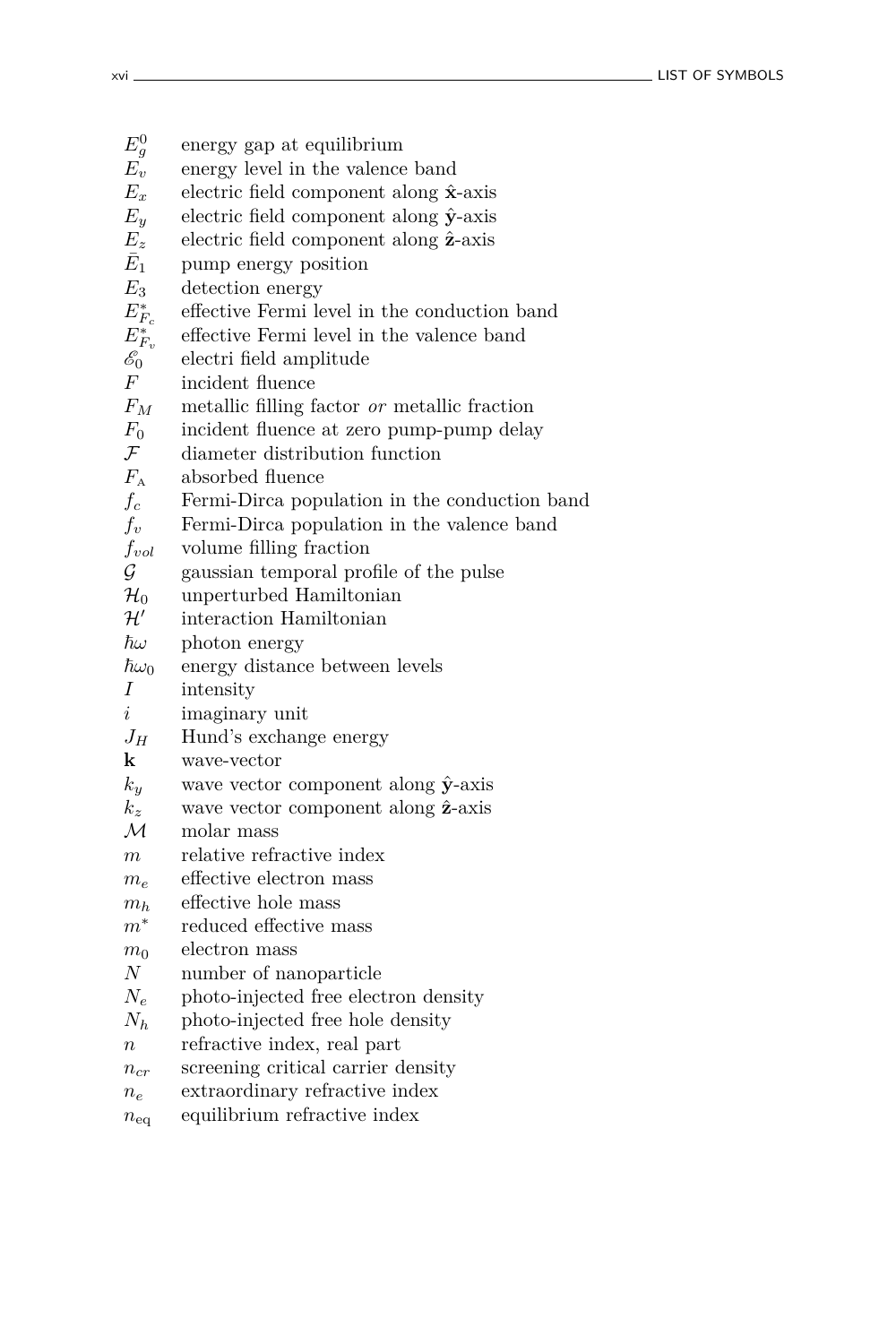| $n_{fc}$                                           | photo-injected free carrier density                        |
|----------------------------------------------------|------------------------------------------------------------|
| $n_{o}$                                            | ordinary refractive index                                  |
| $n_{ph}$                                           | absorbed photon density                                    |
| $\langle P \rangle$                                | average power                                              |
| $q_{\parallel}$                                    | profile index                                              |
| R                                                  | reflectivity                                               |
| RR                                                 | repetition rate                                            |
| $\mathcal R$                                       | material response function                                 |
| $\mathcal{R}_{\rm BF}$                             | material response function due to Band Filling             |
| $\mathcal{R}_{\rm BGR}$                            | material response function due to Band Gap Renormalization |
| S                                                  | spin value                                                 |
| T                                                  | trasmittivity                                              |
| т                                                  | temperature                                                |
| $T_{eq}$                                           | at-equilibrium transmittivity of the sample                |
| $T_{out}$                                          | out-of-equilibrium transmittivity of the sample            |
| $T_2$                                              | coherence time                                             |
| $T^*$                                              | effective temperature                                      |
| $t_e$                                              | propagation time of the extraordinary ray                  |
| $t_{\alpha}$                                       | propagation time of the ordinary ray                       |
| $t_{1}$                                            | time delay between the two pump pulses                     |
| $t_2$                                              | time delay between the pump and the probe                  |
| U                                                  | Coulomb repulsion                                          |
| V                                                  | volume of the single nanoparticle                          |
| $v_{ge}$                                           | group velocity of the extraordinary ray                    |
| $v_{go}$                                           | group velocity of the ordinary ray                         |
| $w_{A}$                                            | absorbed energy density                                    |
| $w_{\mbox{\tiny abs}}$                             | energy absorption rate                                     |
| $w_{\rm sca}$                                      | energy scattering rate                                     |
| Х                                                  | extinction                                                 |
| $X_{\rm bck}$                                      | background extinction                                      |
|                                                    | at-equilibrium extinction of the nanoparticle              |
|                                                    | out-of-equilibrium extinction of the nanoparticle          |
| $X_{eq}^{\rm NP}\ X_{out}^{\rm NP}\ X_{out}^{(0)}$ | center of the signal spectrum                              |
| $\boldsymbol{x}$                                   | size parameter                                             |
| x                                                  | doping level                                               |
| ŷ                                                  | unitary vector                                             |
| $\boldsymbol{z}$                                   | multipole order                                            |
| ź                                                  | unitary vector                                             |
|                                                    |                                                            |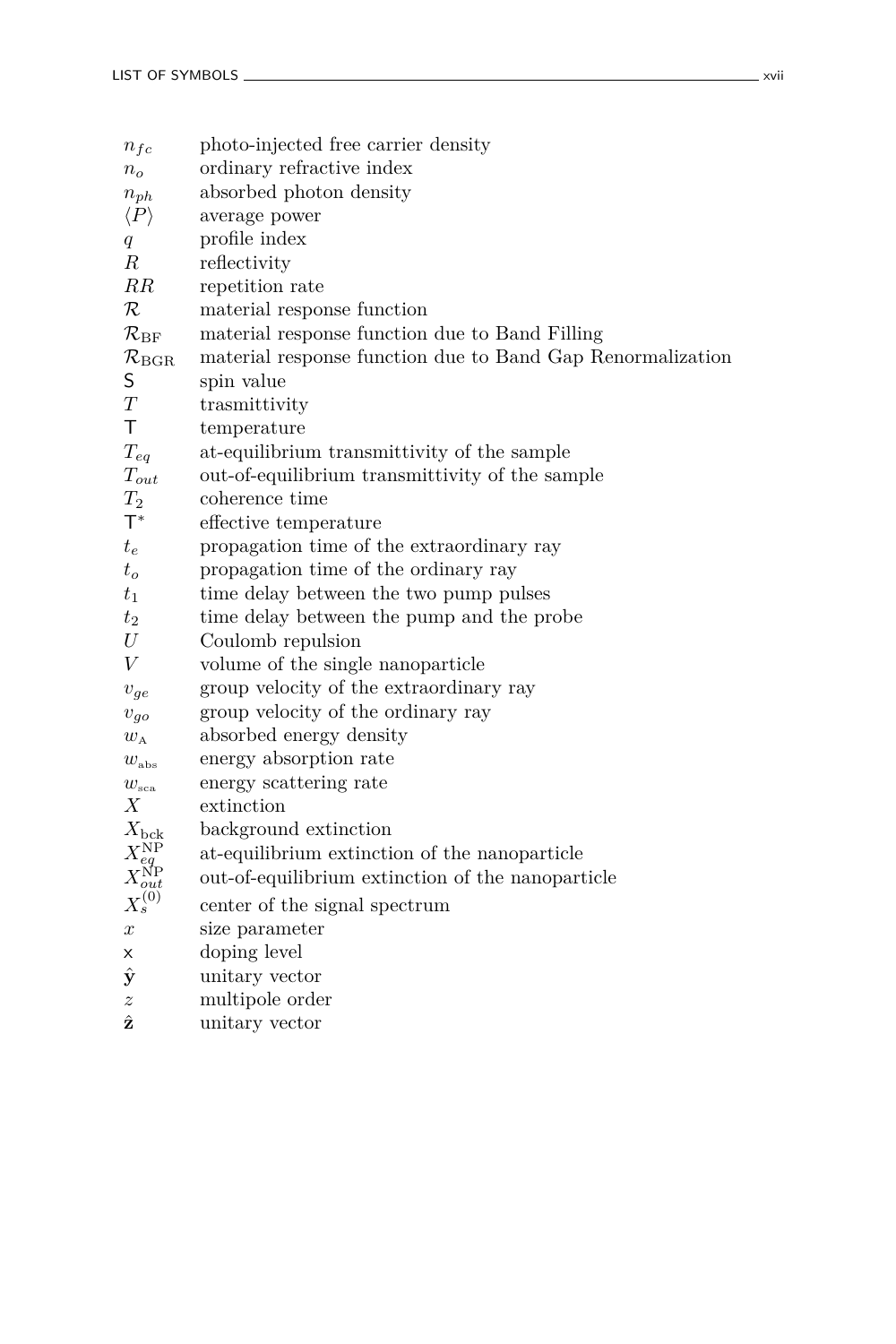#### **Greek Letters**

| $\alpha$                                                            | absorption coefficient                                          |
|---------------------------------------------------------------------|-----------------------------------------------------------------|
| $\alpha_{eq}$                                                       | absorption coefficient at equilibrium                           |
| $\beta$                                                             | detuning                                                        |
| $\Gamma$                                                            | broadening parameter                                            |
| $\tilde{\gamma}$                                                    | inverse collision time of carriers                              |
| $\Delta$                                                            | energy shift                                                    |
| $\Delta_{\rm CF}$                                                   | crystal field splitting                                         |
| $2\Delta_{\text{eff}}$                                              | effective charge gap                                            |
| $\Delta E$                                                          | energy bandwidth, FWHM                                          |
| $\Delta\lambda$                                                     | wavelength bandwidth, FWHM                                      |
| $\Delta\eta$                                                        | population difference                                           |
| $\Delta\eta_0$                                                      | equilibrium population difference                               |
| $\Delta \nu$                                                        | frequency bandwidth, FWHM                                       |
| $\Delta \omega$                                                     | optical frequency bandwidth, FWHM                               |
| $\delta \alpha$                                                     | absorption coefficient variation                                |
| $\delta \alpha_{BF}$                                                | absorption coefficient variation due to BF                      |
| $\delta \alpha_{BGR}$                                               | absorption coefficient variation due to BGR                     |
| $\delta \alpha_{\hbox{\scriptsize eff}}$                            | absorption variation of the effective medium                    |
| $\delta \alpha_{\rm np}$                                            | absorption variation of the nanoparticle                        |
| $\delta \varepsilon_{\text{np}}$                                    | photo-induced variation of the nanoparticle dielectric function |
| $\delta\eta$                                                        | perturbation of the order parameter                             |
|                                                                     | bandgap variation due to BF                                     |
|                                                                     | bandgap variation due to BGR                                    |
|                                                                     | bandgap variation of the nanoparticle                           |
| $\delta E_g^{BF} \ \delta E_g^{BGR} \ \delta E_g^{NP} \ \delta E_g$ | bandgap variation of the effective medium                       |
| $\delta F_M$                                                        | filling factor variation                                        |
| $\delta R/R$                                                        | relative reflectivity variation                                 |
| $\delta T/T$                                                        | relative transmittivity variation of the sample                 |
| $\delta T/T^{\rm (NP)}$                                             | relative transmittivity variation of the nanoparticle           |
| $\delta X$                                                          | extinction variation                                            |
| $\delta n$                                                          | refractive index (real part) variation                          |
| $\delta n_{BF}$                                                     | refractive index (real part) variation due to Band Filling      |
|                                                                     | mechanism                                                       |
| $\delta n_{BGR}$                                                    | refractive index (real part) variation due to Band Gap          |
|                                                                     | Renormalization mechanism                                       |
| $\delta n_D$                                                        | refractive index (real part) variation due to Drude mechanism   |
| $\delta p$                                                          | orbital polarization                                            |
| $\varepsilon$                                                       | dielectric function                                             |
| $\epsilon$                                                          | dielectric tensor                                               |
| $\varepsilon^{(1)}$                                                 | dielectric function, real part                                  |
| $\varepsilon^{\left(2\right)}$                                      | dielectric function, imaginary part                             |
| $\varepsilon_{\text{eff}}$                                          | dielectric function of the effective medium                     |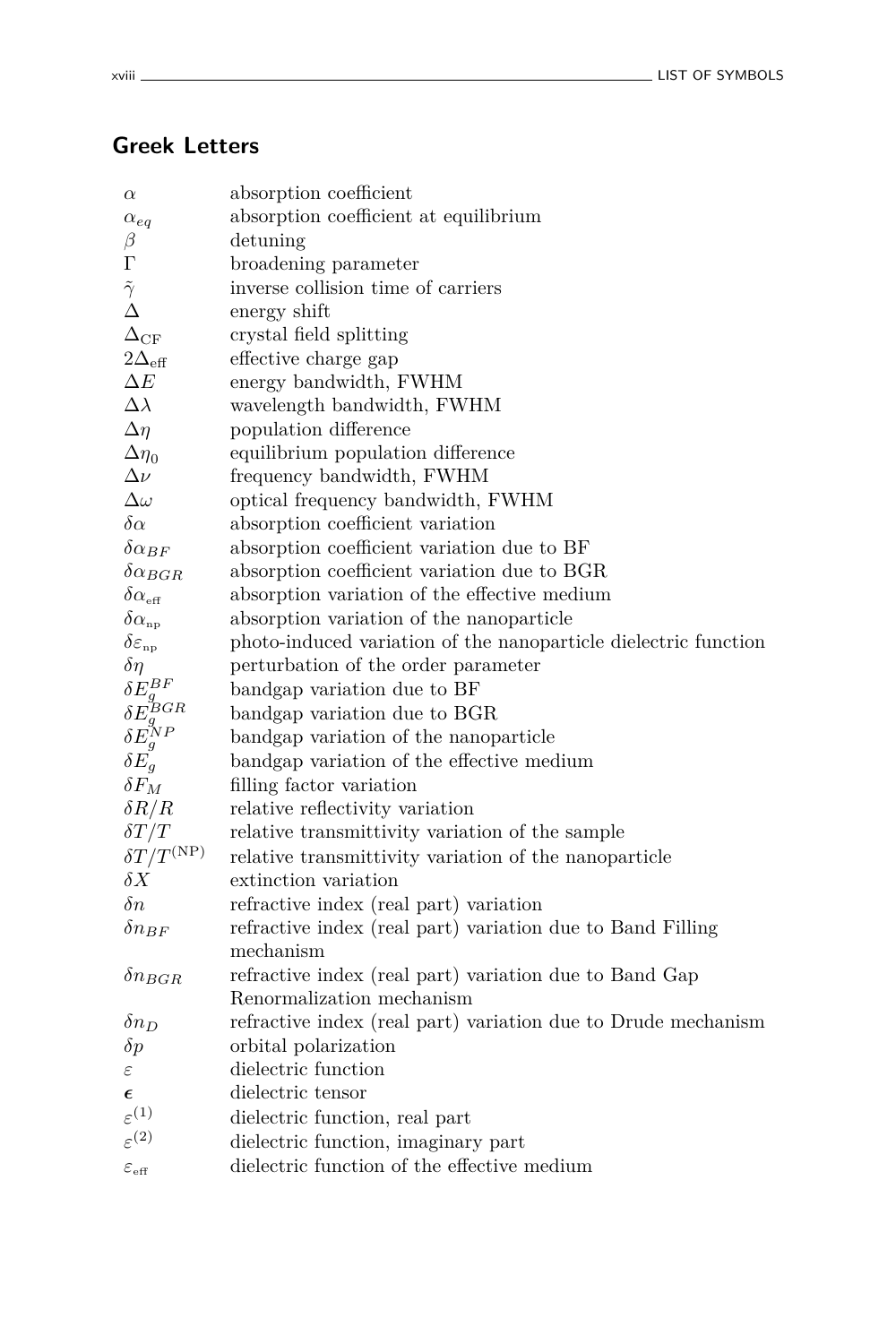| $\varepsilon_{\rm m}$      | dielectric function of the surrounding medium              |
|----------------------------|------------------------------------------------------------|
| $\varepsilon_{np}$         | dielectric function of the nanoparticle                    |
| $\varepsilon_{\text{out}}$ | out-of-equilibrium dielectric function of the nanoparticle |
| $\varepsilon_s$            | relative dielectric constant                               |
| $\eta$                     | normalized order parameter                                 |
| $\Theta$                   | Heaviside step function                                    |
| $\theta$                   | angle                                                      |
| $\lambda_0$                | wavelength in vacuum                                       |
| $\mu$                      | dipole moment                                              |
| $\nu$                      | frequency                                                  |
| $\tilde{\nu}$              | pseudo-frequency                                           |
| $\xi_z$                    | <b>Bessel function</b>                                     |
| $\hat{\rho}$               | density matrix                                             |
| $\rho_{ij}$                | density matrix element                                     |
| $\varrho$                  | density                                                    |
| $\sigma_{\omega}$          | optical frequency bandwidth, st. deviation                 |
| $\sigma_{cov}$             | average coverage density                                   |
| $\sigma_{\phi}$            | standard deviation of the diameter distribution function   |
| $\tau$                     | population decay time                                      |
| $\tau_{DBF}$               | Band Filling decay time                                    |
| TDRGR                      | Band Gap Renormalization decay time                        |
| $\tau_{GL}$                | decay time of the order parameter perturbation             |
| TRBF                       | Band Filling build-up time                                 |
| $\tau_{RBGR}$              | Band Gap Renormalization build-up time                     |
| $\tau_p$                   | TL pulse duration (FWHM)                                   |
| Φ                          | normalized Landau free-energy potential                    |
|                            | nanoparticle diameter                                      |
| $\frac{\phi}{\bar{\phi}}$  | average nanoparticle diameter                              |
| $\psi_z$                   | <b>Bessel function</b>                                     |
| $\Omega_R$                 | Rabi frequency                                             |
| $\bar{\omega}_1$           | optical carrier frequency of the electric field            |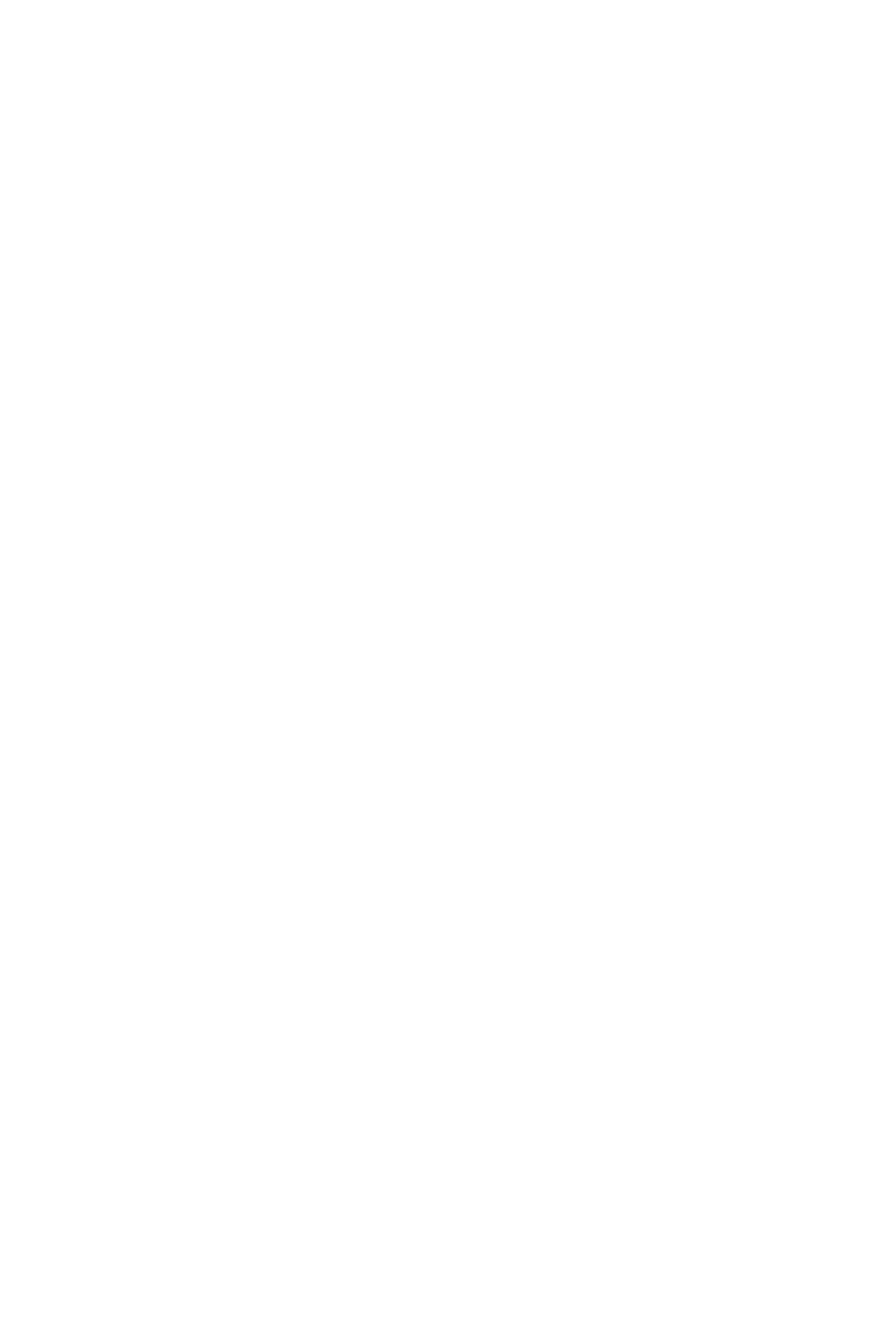# **Contents**

|                |                 | <b>Acknowledgments</b>                                                      | i            |
|----------------|-----------------|-----------------------------------------------------------------------------|--------------|
|                | <b>Abstract</b> |                                                                             | v            |
|                | Compendio       |                                                                             | ix           |
|                |                 | <b>List of Abbreviations</b>                                                | xiii         |
|                |                 | <b>List of Symbols</b>                                                      | XV           |
|                | <b>Contents</b> |                                                                             | xxi          |
| 1              |                 | Introduction                                                                | $\mathbf{1}$ |
|                | 1.1             | Towards Ultrafast Manipulation of New Functionalities in Solids             | $\mathbf{1}$ |
|                | 1.2             | Coupling between Light and Geometry of Nanostructured Materials             | 8            |
|                | 1.3             |                                                                             | 15           |
|                | 1.4             | Mott Insulators and Insulator-to-Metal Transitions $\ldots \ldots$          | 25           |
| $\overline{2}$ |                 | <b>Experimental Techniques and Numerical Models</b>                         | 33           |
|                | 2.1             |                                                                             | 34           |
|                |                 | Overview $\ldots \ldots \ldots \ldots \ldots \ldots \ldots \ldots$<br>2.1.1 | 34           |
|                |                 | 2.1.2                                                                       | 35           |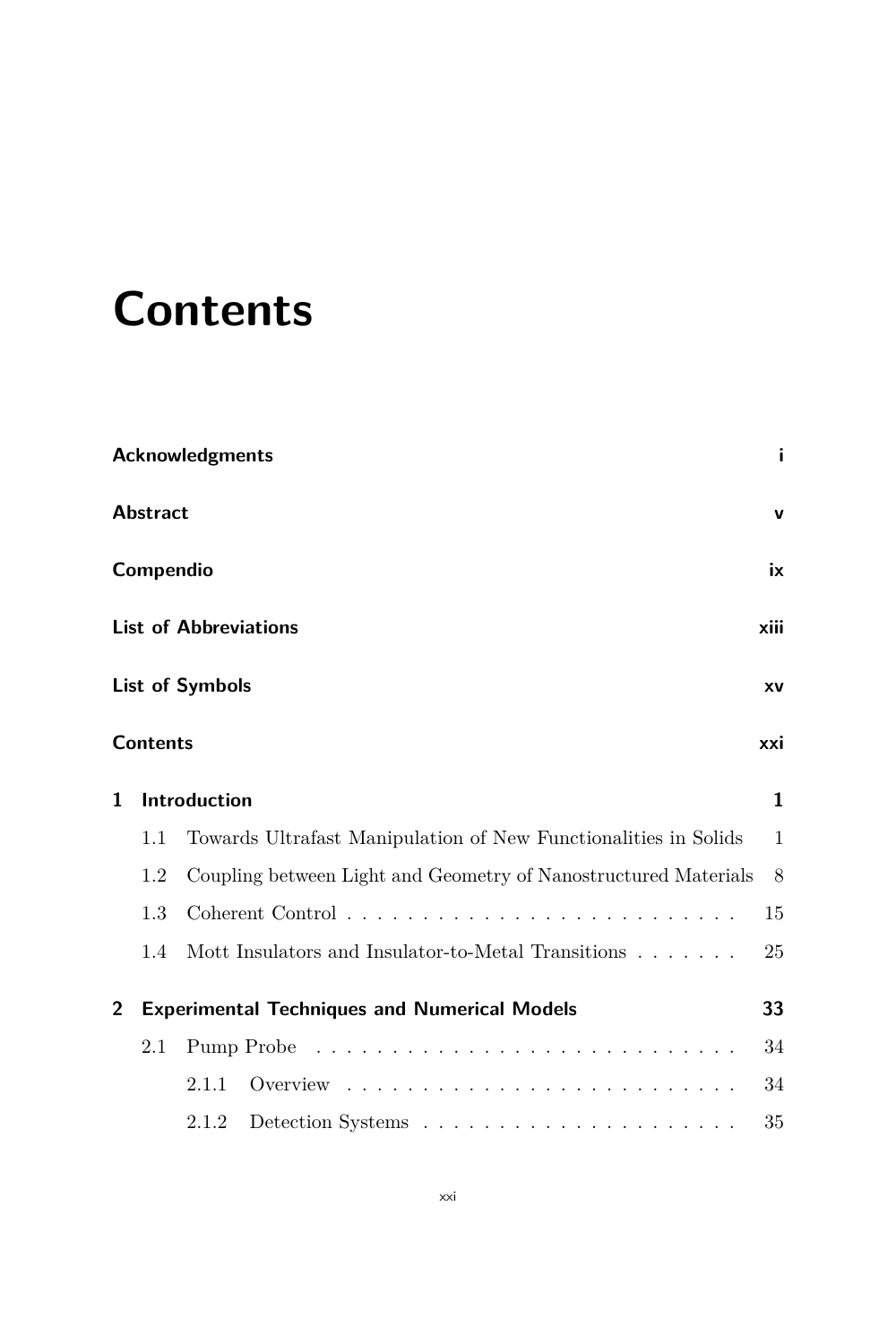|   | 2.2 |                                                                                                           | Interferometric Time-Resolved Pump-Probe                                                                                                                                                 | 36          |
|---|-----|-----------------------------------------------------------------------------------------------------------|------------------------------------------------------------------------------------------------------------------------------------------------------------------------------------------|-------------|
|   |     | 2.2.1                                                                                                     | Coherent Multi-Dimensional Spectroscopy                                                                                                                                                  | 36          |
|   |     | 2.2.2                                                                                                     | Optical Bloch Equation Model for Light-Matter Interaction                                                                                                                                | 40          |
|   | 2.3 | (TWINS)                                                                                                   | Translating-Wedge-Based Identical Pulses eNcoding System<br>$\begin{array}{cccccccccccccccccc} . & . & . & . & . & . & . & . & . & . & . \end{array}$<br>and a series and a series and a | 44          |
|   |     | 2.3.1                                                                                                     |                                                                                                                                                                                          | 44          |
|   |     | 2.3.2                                                                                                     | Characteristics of TWINS                                                                                                                                                                 | 48          |
|   | 2.4 |                                                                                                           | Time-Resolved Experimental Setups                                                                                                                                                        | 52          |
|   |     | 2.4.1                                                                                                     | Standard Pump-Probe Setup                                                                                                                                                                | $\sqrt{52}$ |
|   |     | 2.4.2                                                                                                     | Interferometric (Near-Infrared)Pump-Probe Setup                                                                                                                                          | 54          |
|   |     | 2.4.3                                                                                                     | Interferometric Ultrafast (Visible) Pump-Probe Setup                                                                                                                                     | $55\,$      |
| 3 |     |                                                                                                           | <b>Ultrafast Response of Halide Perovskites Nanoparticles</b>                                                                                                                            | 57          |
|   | 3.1 |                                                                                                           |                                                                                                                                                                                          | 58          |
|   |     | 3.1.1                                                                                                     | Structural and Optical Properties in Bulk Material                                                                                                                                       | 60          |
|   |     | 3.1.2                                                                                                     | Fano Resonances in Halide Perovskites Nanoparticles                                                                                                                                      | 61          |
|   | 3.2 |                                                                                                           | Out-of-equilibrium Properties in Bulk                                                                                                                                                    | 63          |
|   | 3.3 | $CsPbBr3$ Nanoparticle under Photo-Excitation: Results and<br>Discussion<br>and a straight and a straight |                                                                                                                                                                                          | 65          |
|   |     | 3.3.1                                                                                                     | Nanoparticles Deposition and Characterization                                                                                                                                            | 65          |
|   |     | 3.3.2                                                                                                     | Time-resolved Experiment                                                                                                                                                                 | 69          |
|   |     | 3.3.3                                                                                                     | Spectral Role of Free-Injected Carriers                                                                                                                                                  | 73          |
|   |     | 3.3.4                                                                                                     | Free-Carriers Dynamics                                                                                                                                                                   | 81          |
|   | 3.4 | Conclusion                                                                                                |                                                                                                                                                                                          | 83          |
| 4 |     |                                                                                                           | Vanadium Sesquioxide                                                                                                                                                                     | 85          |
|   | 4.1 |                                                                                                           | Material Properties and Equilibrium Insulator-to-Metal Transition 85                                                                                                                     |             |
|   |     | 4.1.1                                                                                                     |                                                                                                                                                                                          | 85          |
|   |     |                                                                                                           |                                                                                                                                                                                          |             |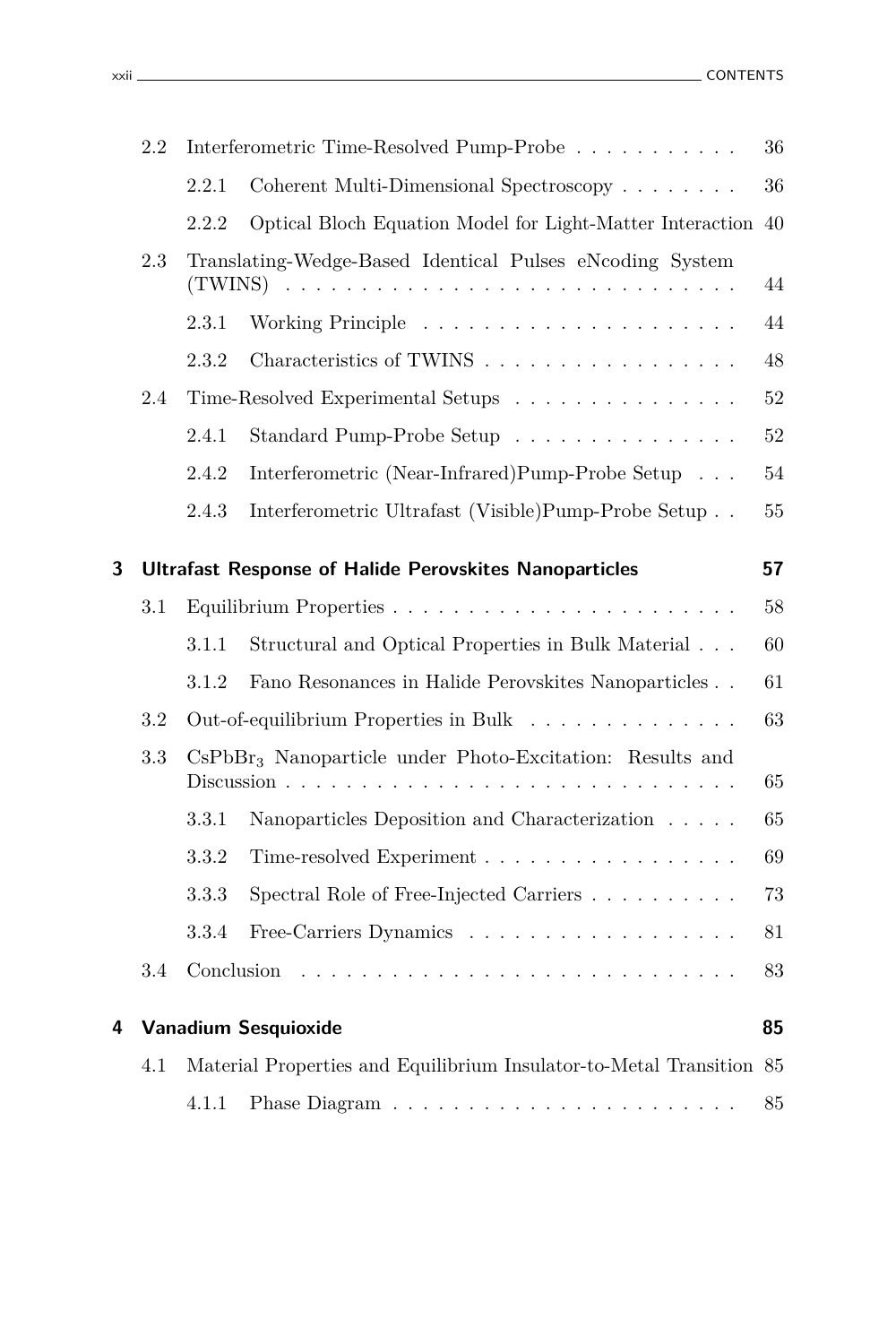|   |                   | 4.1.2                                                                            |                                                                          | 87  |
|---|-------------------|----------------------------------------------------------------------------------|--------------------------------------------------------------------------|-----|
|   |                   | 4.1.3                                                                            |                                                                          | 88  |
|   |                   | 4.1.4                                                                            |                                                                          | 89  |
|   | 4.2               |                                                                                  |                                                                          | 93  |
|   | 4.3               |                                                                                  |                                                                          | 96  |
| 5 |                   | Coherent Manipulation of the Orbital Population in Vanadium<br>Sesquioxide<br>99 |                                                                          |     |
|   | 5.1               |                                                                                  | Coherent Manipulation of the Insulator-to-Metal Transition $\,$ . $\,$ . | 100 |
|   | 5.2               |                                                                                  | Effect of Quantum Coherence on Orbital Population $\ldots \ldots$        | 102 |
|   |                   | 5.2.1                                                                            | Spectral Narrowing and Frequency Pulling                                 | 102 |
|   |                   | 5.2.2                                                                            |                                                                          | 104 |
|   |                   | 5.2.3                                                                            | Shift Dependence on Quantum Coherence Timescale                          | 106 |
|   |                   | 5.2.4                                                                            | Optimization of the Shift                                                | 106 |
|   | 5.3               |                                                                                  | Sample Growth and Characterization                                       | 110 |
|   | 5.4               | Near-InfraRed Optical Transition<br>112                                          |                                                                          |     |
|   |                   | 5.4.1                                                                            | Time-Resolved Spectroscopy Experiments                                   | 113 |
|   |                   | 5.4.2                                                                            |                                                                          | 116 |
|   | $5.5\,$           |                                                                                  |                                                                          | 118 |
|   |                   | 5.5.1                                                                            | Time-Resolved Spectroscopy Experiments                                   | 119 |
|   |                   | 5.5.2                                                                            | Temperature-dependent Coherence Time                                     | 123 |
|   | 5.6               | Conclusion                                                                       |                                                                          | 127 |
| 6 |                   |                                                                                  | <b>Conclusion and Outlook</b>                                            | 129 |
|   | <b>Appendices</b> |                                                                                  |                                                                          | 133 |
| A |                   |                                                                                  | <b>Halide Perovskites NPs</b>                                            | 135 |
|   |                   |                                                                                  |                                                                          | 135 |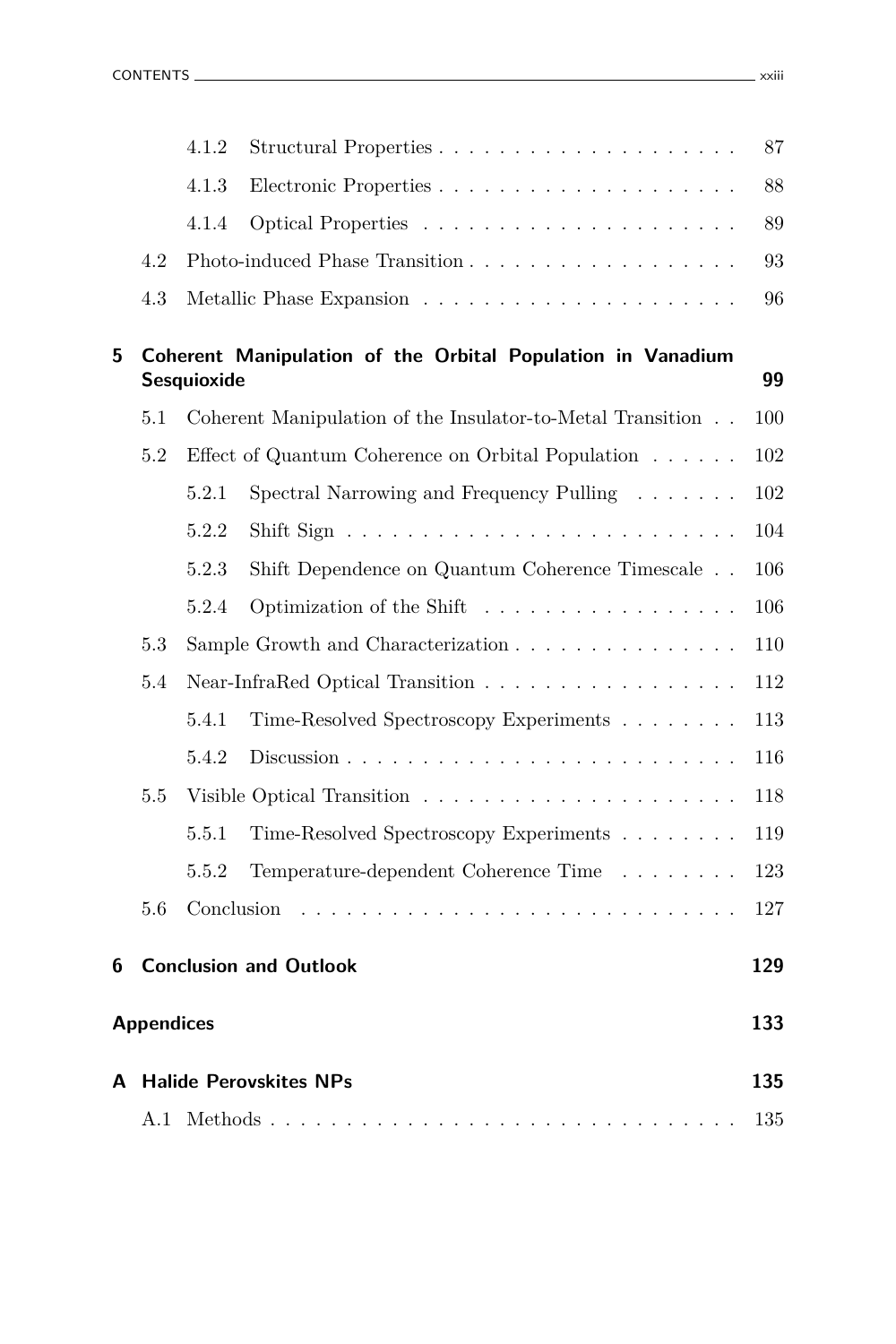|   |     | A.1.1            | Calculation of the Pump Photon Density $\ldots \ldots$                                  | 135 |
|---|-----|------------------|-----------------------------------------------------------------------------------------|-----|
|   |     | A.1.2            | Calculation of the volume fraction $f_{\text{vol}}$                                     | 136 |
|   | A.2 |                  |                                                                                         | 137 |
|   |     | A.2.1            | Data for Additional Samples<br>$\hfill\ldots\ldots\ldots\ldots\ldots\ldots\ldots\ldots$ | 137 |
|   |     | A.2.2            | Pump-probe Data on Longer Timescale                                                     | 138 |
|   | A.3 |                  |                                                                                         | 139 |
|   |     | A.3.1            | Model for the Absorption Curve                                                          | 139 |
|   |     | A.3.2            | Band Filling                                                                            | 139 |
|   |     | A.3.3            | Calculation of the Convolution $\hfill\ldots\ldots\ldots\ldots\ldots\ldots\ldots$       | 140 |
|   | A.4 |                  |                                                                                         | 142 |
|   | A.5 |                  |                                                                                         | 143 |
| В |     | <b>GEMINI 2D</b> |                                                                                         | 145 |
|   | B.1 | The Device       |                                                                                         | 145 |
|   |     | B.1.1            | <b>BBO</b> Properties                                                                   | 145 |
|   |     | B.1.2            | Calculation of the delay at central wavelength $\ldots \ldots$                          | 145 |
|   |     | B.1.3            | Light Propagation in Birefringent Crystals                                              | 146 |
|   | B.2 |                  | Frequency-Resolved Interference Fringes                                                 | 148 |
|   |     | B.2.1            | Fourier Transform: Definition and Properties                                            | 148 |
|   |     | B.2.2            |                                                                                         | 148 |
|   |     |                  |                                                                                         |     |
|   |     | B.2.3            | Additional Pump Spectra at Different Phase Delay                                        | 153 |
|   |     | B.2.4            | Additional Pump Spot at Different Phase Delay                                           | 154 |
|   | B.3 |                  |                                                                                         | 155 |
| C |     |                  | Vanadium Sesquioxide                                                                    | 157 |
|   | C.1 |                  |                                                                                         | 157 |
|   |     | C.1.1            | Two-electron Configuration                                                              | 157 |